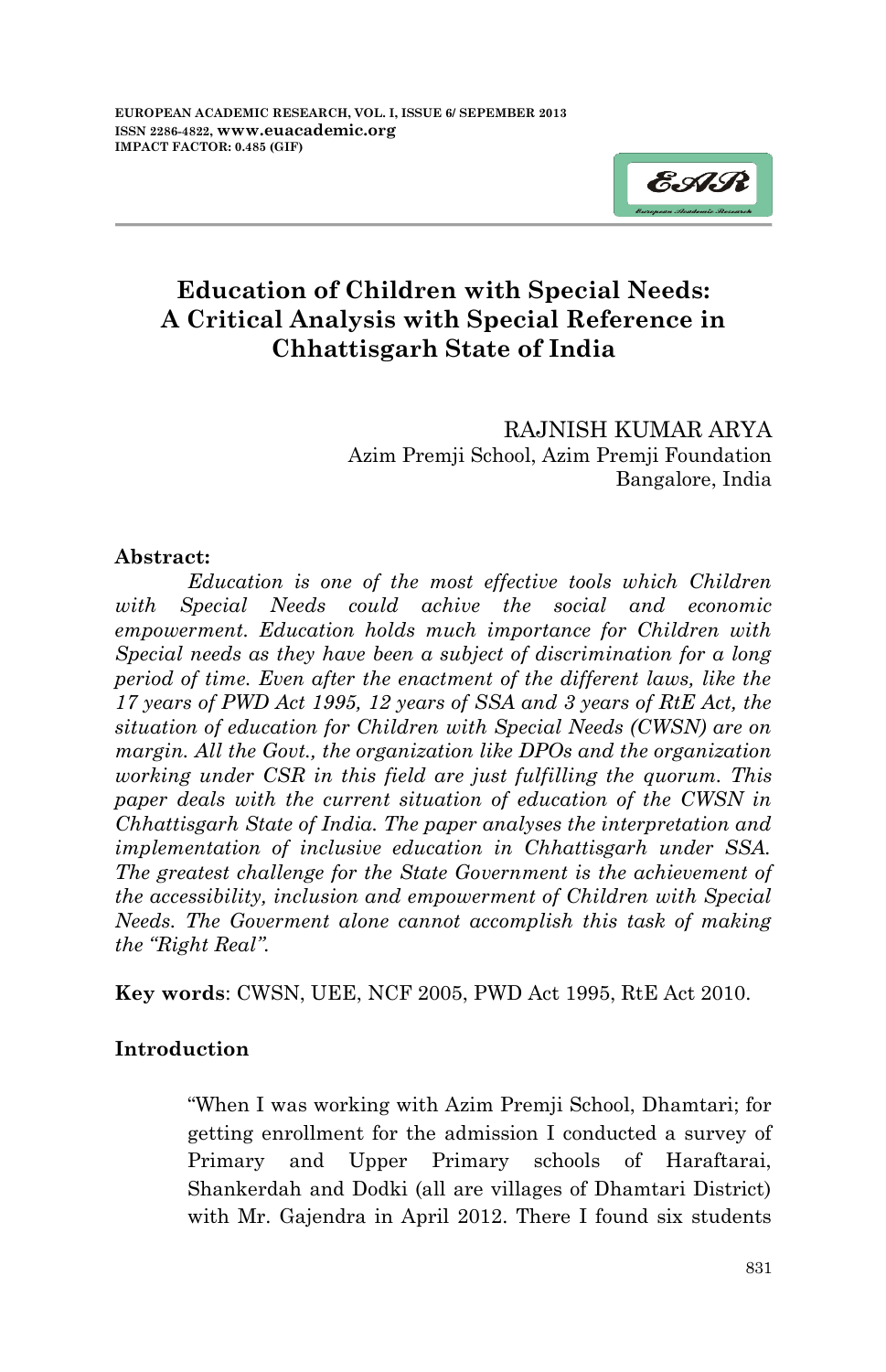with different abilities among them 3 were of loco-motor, 1 was of hearing impairment, 1 was of blind and 1 was of mental retardation. During this I observed and experienced that the teachers of these schools had neither positive attitude nor the basic teaching technique and methodology to teach the Children with Special Needs. Even these schools were not barrier- free and don't have the basic equipments to teach them."

―Mohan six years who lives in Chennai in India went with his parents for admission into a school. The general school refused to give him because he could not see fully. He went to a special school for admission. They also refused admission because he could see partly!!‖ (A principal sharing in the national seminar on Inclusive education)

―When good inclusion is in place, the child who needs the inclusion does not stand out. The inclusive curriculum includes strong parental involvement, students making choices, and a lot of hands-on and heads-on involvement." (Dr. Melissa Heston, Associate Professor of Education, University of Northern Iowa)

―After my son is out of public school, he'll be living and working with a diverse population of people. I want him to be accepted after he's out of school as much as when he's in school. For me, that's why inclusion is a key while he's in school." (A parent of child with disability) (Rao 2003)

These are the common example of prevailing Indian Education System now a days, which is usually experienced by most of the stakeholders related to the field either in direct or indirect way. Even after the enactment of the different laws, like the 17 years of PWD Act 1995, 12 years of SSA and 3 years of RtE Act, the situation of education for Children with Special Needs are on margin. All the Govt., the organization like Disabled People Organizations and the organization working under CSR in this field are just fulfilling the quorum. Still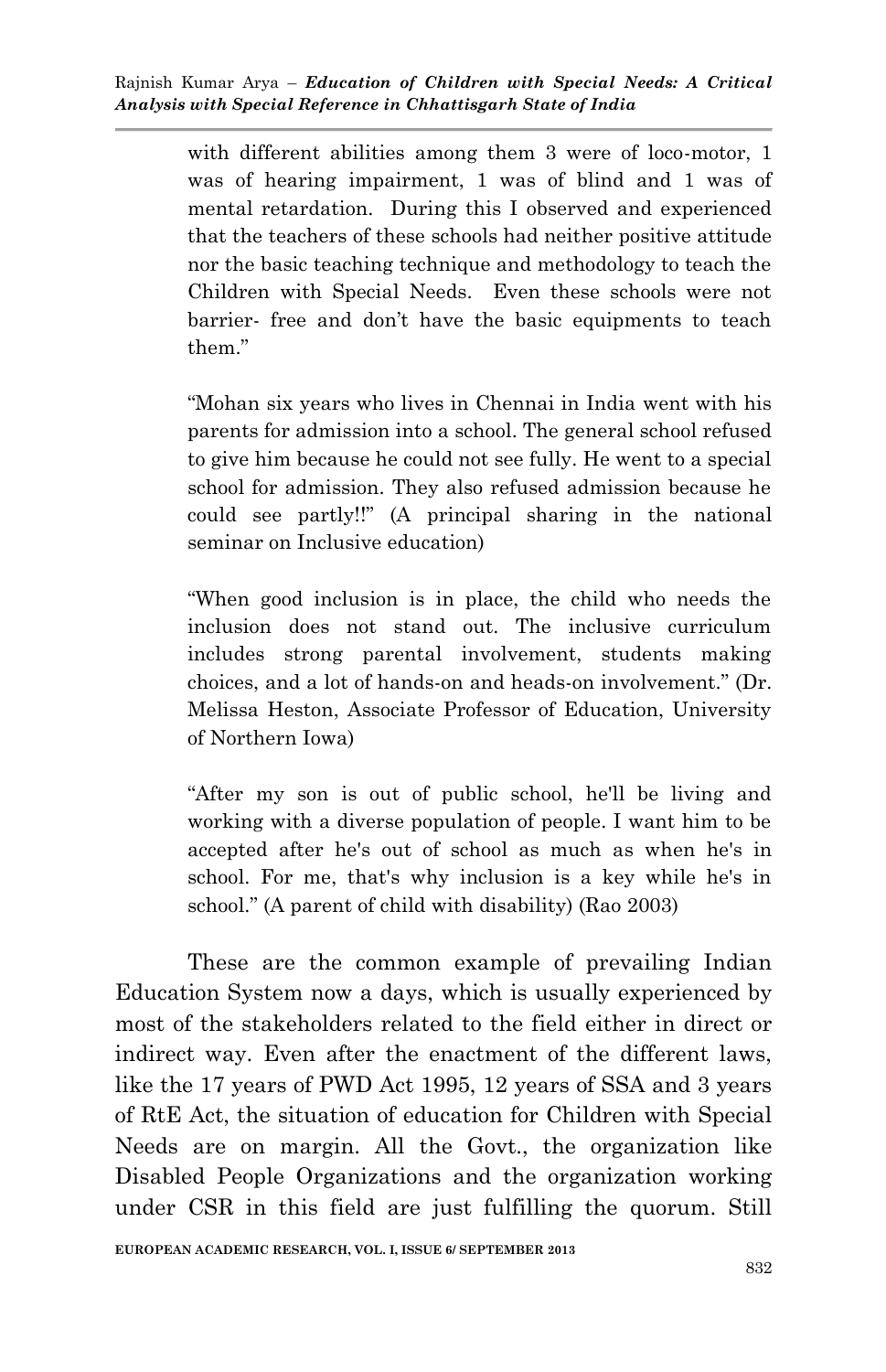about 80 per cent of rural as well as about 50 per cent of urban part of Children with Special Needs are unreached of the education to be provided to them.

It is believed that access to quality education is prerequisite for the inclusive and sustainable growth of India. Quality education is necessary to build a productive society, ―capable of actively driving a social, economic and political agenda" through wide participation of its people. The Convention on the Rights of the Child, demands that 'all children have access to and complete an education of good quality.

# **Need of Education for Children with Special Needs**

Government of India is fully committed to the realization of the goal of Universalization of Elementary Education (UEE), without including Children with Special Needs (CWSN) the objective of UEE may not be achieved. The obstacles to a good education faced by millions of children in south Asia are daunting enough. For the 10 per cent of the region's young people who are estimated to have some kind of disability, the barriers are compound.

According to Census of India 2001, there are 2.19 crore disabled individuals in India and they constitute 2.13 per cent of the total population. It has created a realization that without inclusion of such children in system i.e. mainstream, constitutional commitments cannot be achieved.

Education is an attempt of intervention in the life of challenged children to cope up with their disabilities, training to optimize their capabilities so that they can contribute to society in a more constructive and productive way. Education is a right of every child, so children with special educational needs to have similar rights and obligations, as being enjoyed by the so called normal or able children. (Arya 2011)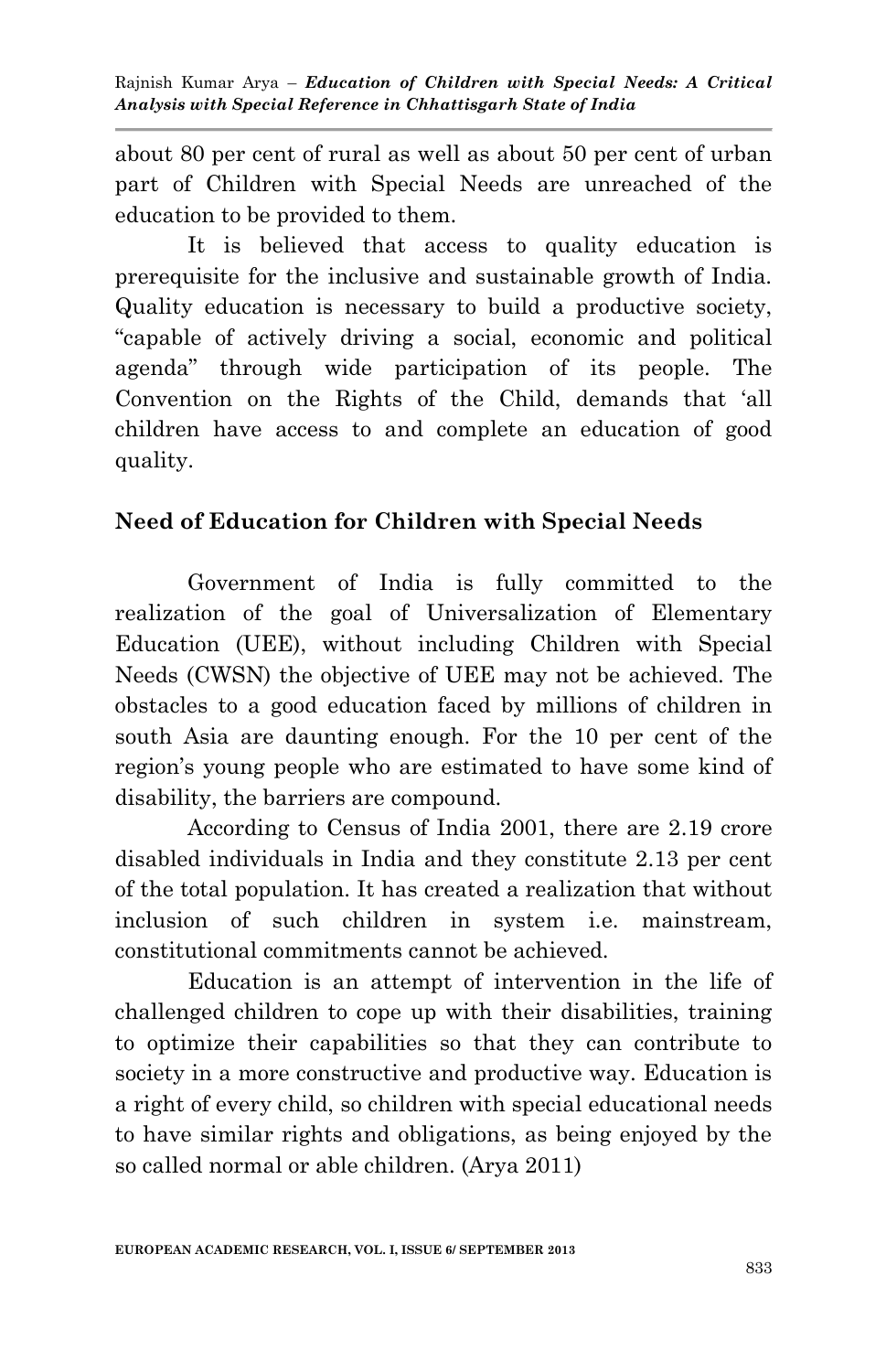UNICEF's Report on the Status of Disability in India 2000 states that there are around 30 million children in India suffering from some form of disability. The Sixth All-India Educational Survey (NCERT, 1998) reports that of India's 200 million school-aged children (6-14 years), 20 million required special needs education. While the national average for gross enrolment in school is over 90 per cent, less than five per cent of children with disabilities are in school. The majority of these children remain outside mainstream education. The low turnout can be attributed to causes such as difficulty in coping with general education demands and social reasons. (UNICEF, 2003)

For life to go on—change is inevitable. Change is never easy especially when it involves a large number of individuals and an established system. Yet change is necessary when innovative practices demonstrate greater effectiveness than past services. (NCERT, 2006)

The World Bank Report (2007) reported that, educational attainment and attendance of the Children with disability were very poor and far below than the national averages. Data suggests that people with disabilities have much lower educational attainment rates, with 52 percent illiteracy against a 35 percent average for the general population. (World Bank, 2007)

# **What does NCFSE 2000, NCF 2005, RtE 2009 and NCERT Position Paper Say?**

The National Curriculum Framework for School Education (NCERT, 2000) has recommended inclusive schools for learners with special educational needs by making appropriate modifications in the content, presentation and transaction strategies, preparing teachers and developing learning friendly evaluation procedures.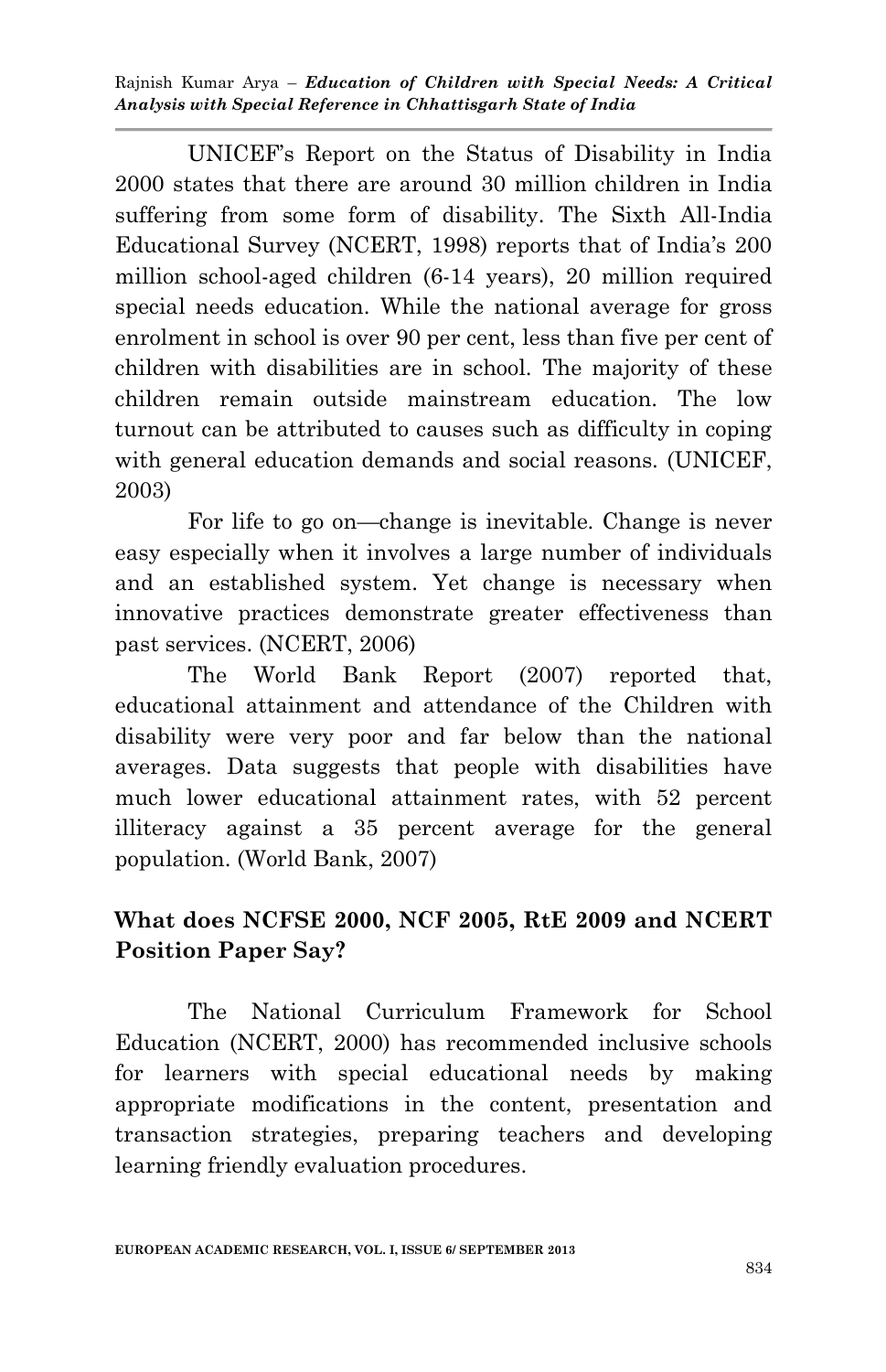The National Curriculum Framework for School Education (NCFSE) (2000), brought out by the NCERT, recommended inclusive schools for all without specific reference to pupils with SEN as a way of providing quality education to all learners. According to NCFSE:

> *"Segregation or isolation is good neither for learners with disabilities nor for general learners without disabilities. Societal requirement is that learners with special needs should be educated along with other learners in inclusive schools, which are cost effective and have sound pedagogical practices". (NCERT, 2000)*

The National Curriculum Framework 2005 speaks as below:

> *"For teaching to serve as a means of strengthening our democratic way of life, it must respond to the presence of first generation school-goers, whose retention is imperative owing to the Constitutional amendment that has made elementary education a fundamental right of every child. Ensuring health, nutrition and an inclusive school environment empowering all children in their learning, across differences of caste, religion, gender, disability, is enjoined upon us by the Constitutional amendmen"t. (NCERT, 2005)*

> *"A policy of inclusion needs to be implemented in all schools and throughout our education system. The participation of all children needs to be ensured in all spheres of their life in and outside the school. Schools need to become centres that prepare children for life and ensure that all children, especially the differently abled…."*

> *"This includes children with disabilities, who may need assistance or more time to complete their assigned tasks. It would be even better if, while planning for such activities, the teacher discusses them with all the children in the class, and ensures that each child is given an opportunity to contribute. When planning, therefore, teachers must pay special attention*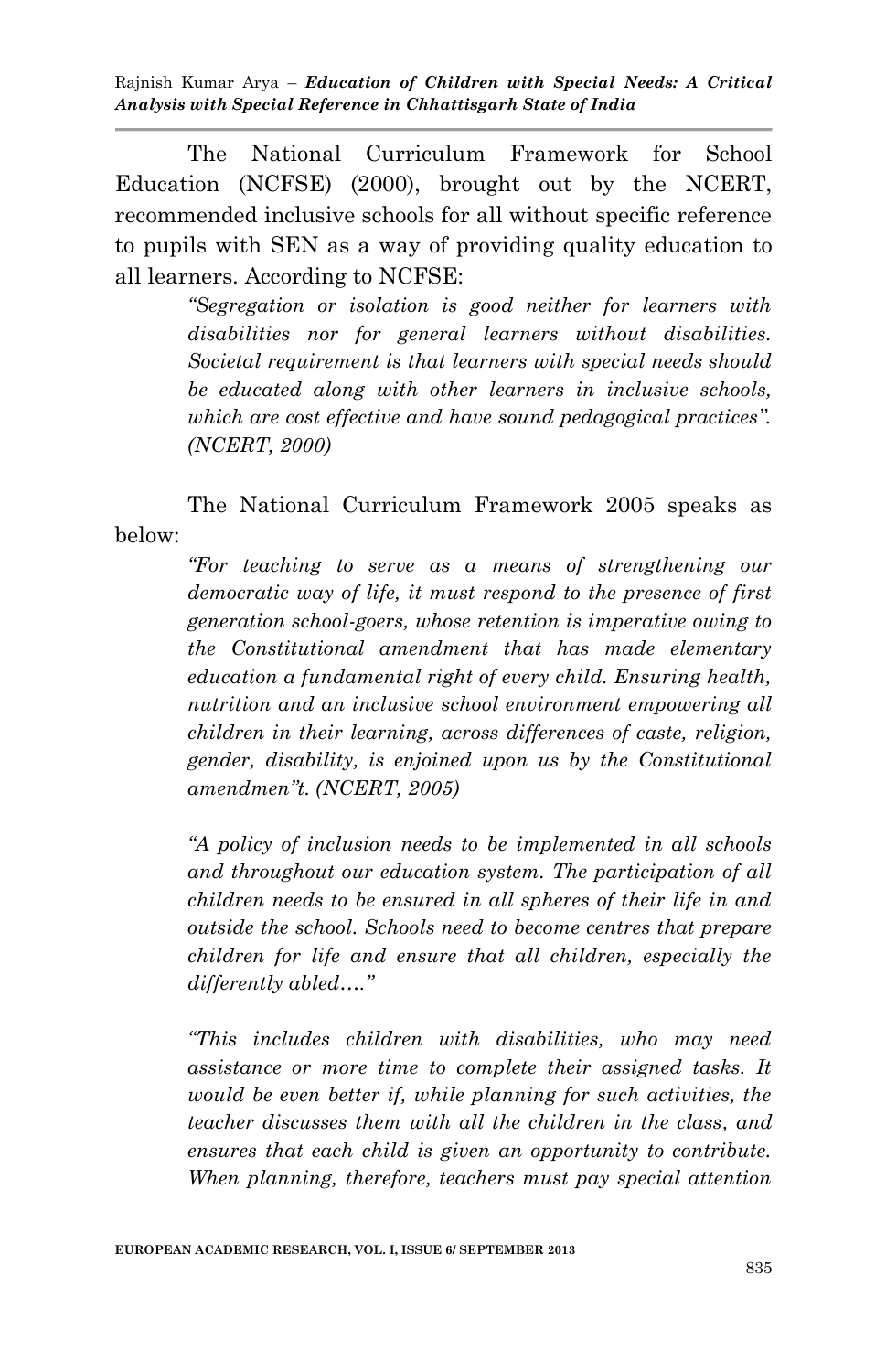> *to ensuring the participation of all. This would become a marker of their effectiveness as teachers". (NCERT, 2005)*

The Right of Children to Free and Compulsory Education Act, 2009 had a clear provision in its Chapter II under clause  $3$  sub-section  $2$  stated that "For the purpose of sub-section (l), no child shall be liable to pay any kind of fee or charges or expenses which may prevent him or her from pursuing and completing the elementary education:

> ―Provided that a child suffering from disability, as defined in clause (i) of section 2 of the Persons with Disabilities (Equal Opportunities, Protection and Full Participation) Act, 1996, shall have the right to pursue free and compulsory elementary education in accordance with the provision of Chapter V of the said Act." (Government of India, 2009)

# **Inclusive Education for Children with Special Needs – Need of the Time**

In the 1990, inclusion captured the field after the World Conference on Special Needs Education in Salamanca in 1994, with the adoption of the Salamanca Statement and Framework for Action on Special Needs Education. Ninety per cent of children with disabilities in developing countries do not attend school, says UNESCO.

Though, in India, there is no formal or official definition of inclusion, it does not only mean the placement of the students with SEN in regular classrooms. The Draft Scheme on Inclusive Education prepared by the MHRD (2003) uses the following definition:

> *Inclusive Education means all learners, young people-with or without disabilities being able to learn together in ordinary preschool provisions, schools, and community educational settings with appropriate network of support services. (MHRD, 2003)*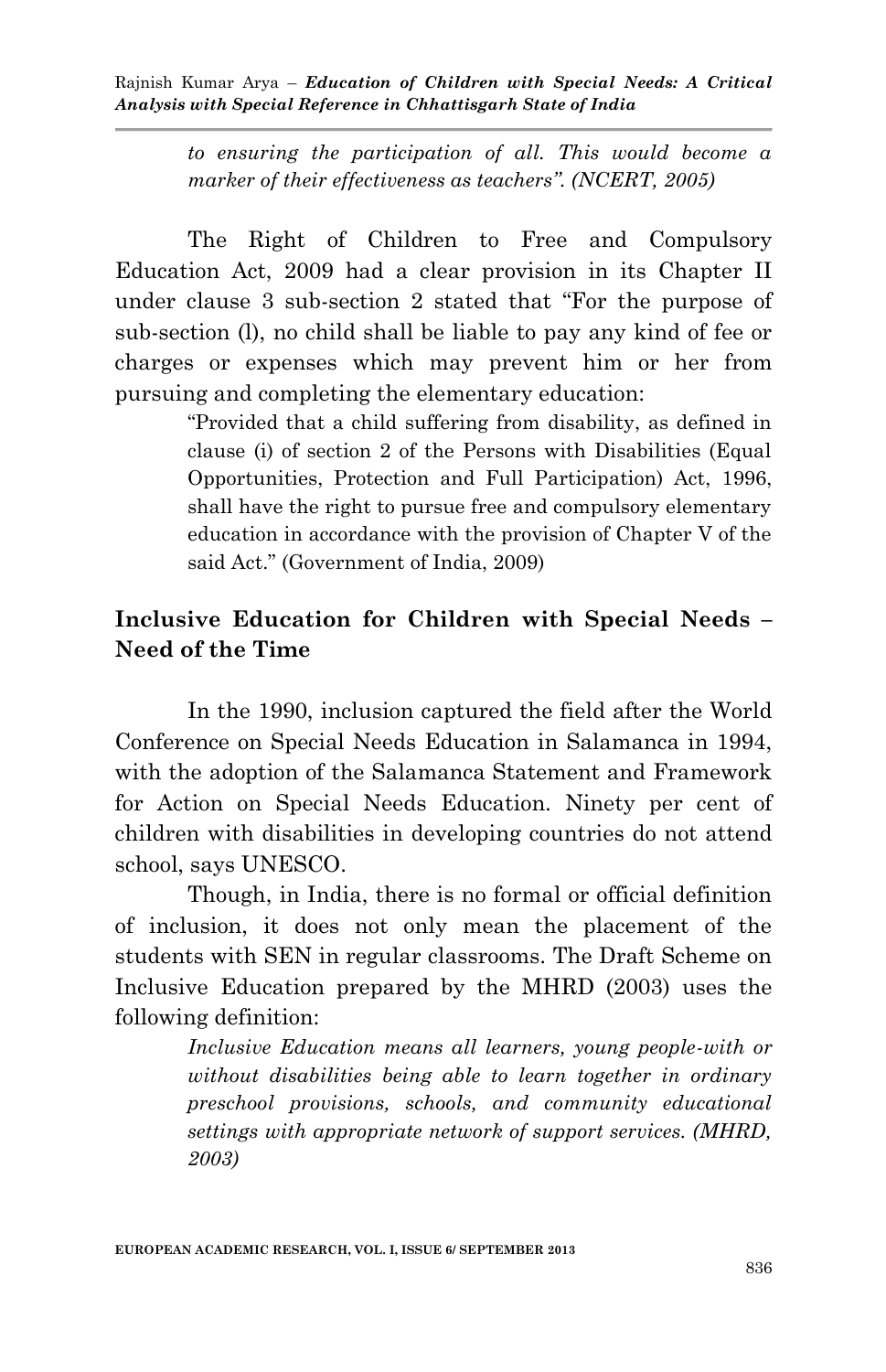The Draft Action Plan for Inclusive Education of Children & Youth with Disabilities (MHRD, 2005), defines inclusive education, as:

> *An approach, that seeks to address the learning needs of all children, youth and adults with a specific focus on those who are vulnerable to marginalisation and exclusion.….It aims at all stakeholders in the system (learners, parents, community, teachers, administrators, policy- makers) to be comfortable with diversity and see it as a challenge rather than a problem. (MHRD, 2005)*

Inclusive Education means including the children with disabilities in the regular classroom that have been designed for children without disabilities (Kugelmass 2004) Inclusive education refers to an education system that accommodates all children regardless of their physical, intellectual, social, emotional, linguistic or other conditions. For the development of social skills and better social interaction of the student's inclusive education is the need of education system. (Tyagi (Ed), 2013

**Figure No. 1 Different Phases of Education for Children with Special Needs**



**Source: BPA, Ahemdabad**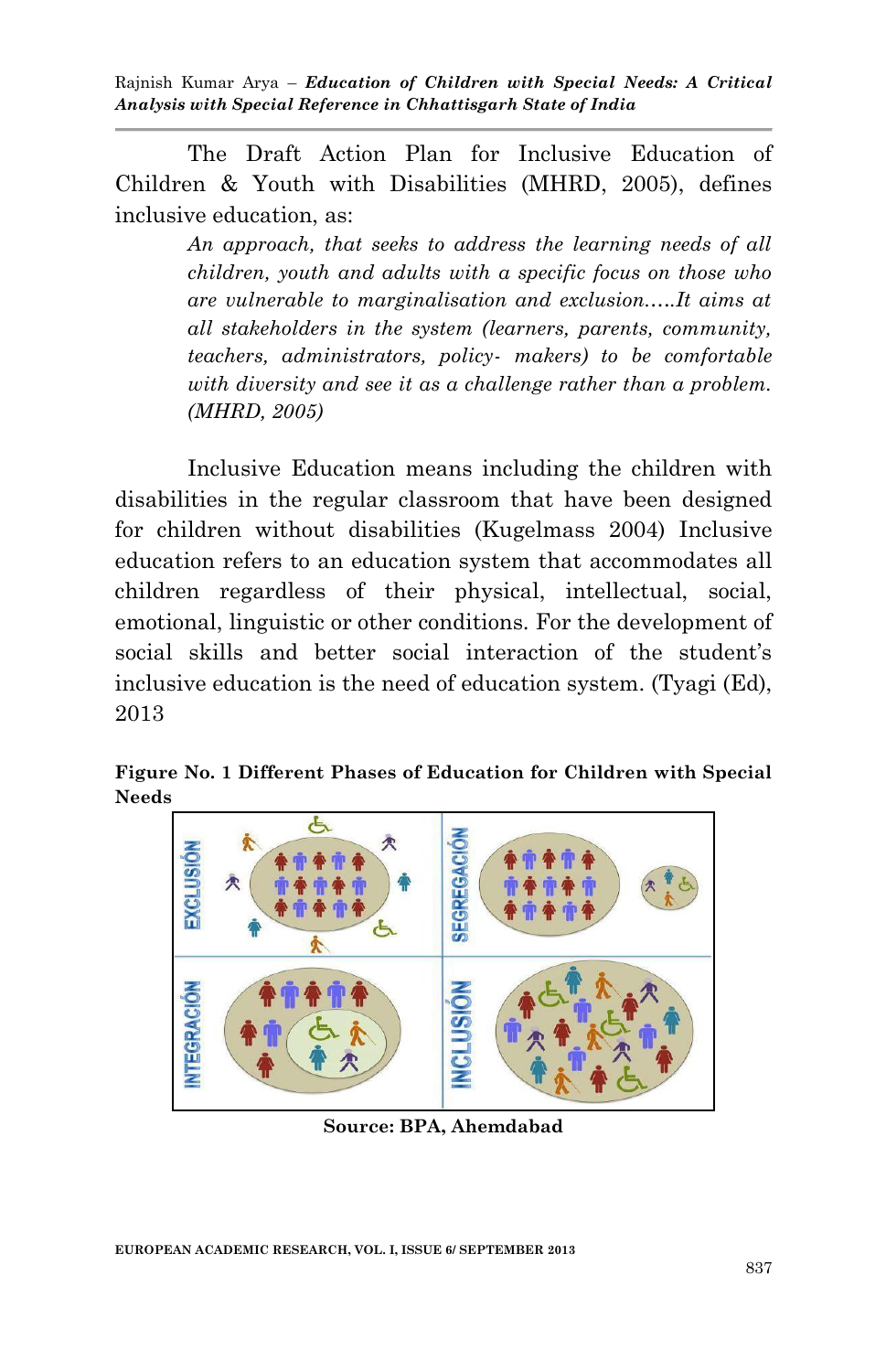Despite of the efforts, many children with disabilities are still denied access to education. It is believed that not more than 2-3 per cent of children with disabilities have access to education (Draft National Policy on Special Education 2002). The Rehabilitation Council of India estimates that 30 million disabled children are in need of education; it aims to educate 10 per cent of all disabled children by 2020. As under Children with Special Educational Needs 29.57 lakh children identified while only 24.77 lakh could enroll in schools in 2009-10. (MHRD 2009-10)

# **Status of Education for Children with Special Needs in Chhattisgarh**

**1. Policies:** As Chhattisgarh is a part of Union of India so the constitutional commitments have been reflected through various commissions for the education on different times. These are as:

Indian Education Commission (1964-66), National Policy for children (1974), National Policy on Education (NPE) (1986) and the Programme of Action (POA) (1992). Besides these there are three legislative Acts-The Rehabilitation Council of India Act, 1992 (RCI Act), the Persons with Disabilities (Equal Opportunities, Protection of Rights and Full Participation) Act, 1995 (PWD Act), and the National Trust for Welfare of Persons with Autism, Cerebral Palsy, Mental Retardation and Multiple Disabilities Act, 1999 (NT Act).

The Indian *'Equal Opportunities and Rights of Persons with Disabilities ACT*' 1995, rule 26, speak about the **"***education of children with disabilities up to the age of 18 years in an appropriate environment".*

India is a signatory to or participated in the United Nations Rights of the Child, United Nations Standard Rules on the Equalisation of Opportunities, the Jomtien Declaration on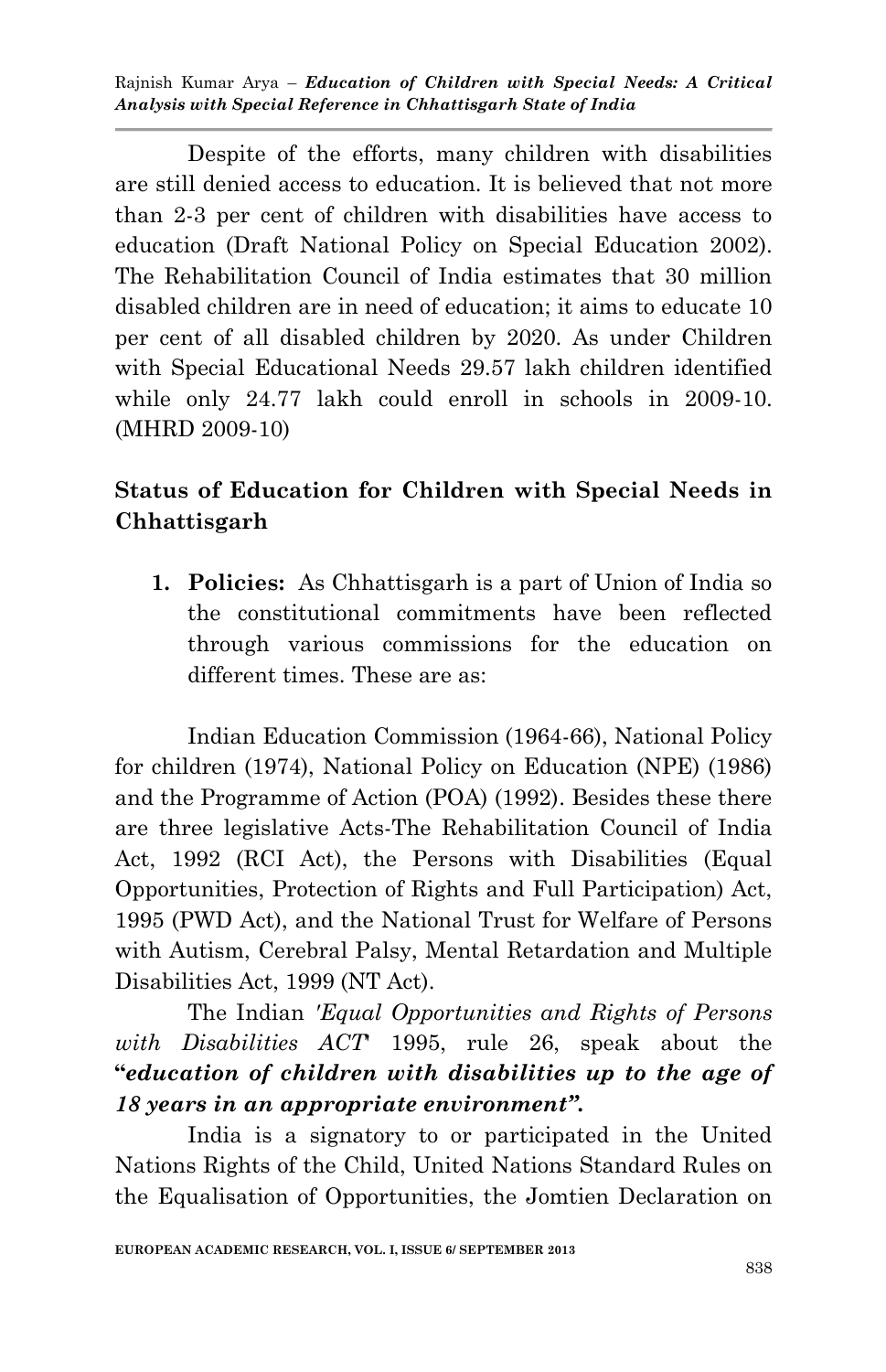Education for All, the Salamanca Statement and Framework for Action and UNPRCD.

> *"... Schools should accommodate all children regardless of their physical, intellectual, emotional, social, linguistic or other conditions." (Article 3, Salamanca Framework for Action)*

> *"Regular schools with this inclusive orientation are the most effective means of combating discriminatory attitudes, creating welcoming communities, building an inclusive society and achieving education for all; moreover, they provide an effective education to the majority of children and improve the efficiency and ultimately the cost-effectiveness of the entire education system." (Article 2, Salamanca Statement)*

This framework stems from the messages of the Jomtien World Declaration on Education for All (1990) and was reaffirmed in the Dakar Framework for Action (2000):

> *"… In order to attract and retain children from marginalized and excluded groups, education systems should respond flexibly… Education systems must be inclusive, actively seeking out children who are not enrolled, and responding flexibly to the circumstances and needs of all learners…" (Education for All: Meeting our Collective Commitments. Expanded Commentary on the Dakar Framework for Action, Para 33)*

## **Rule 6 of the UN Standard Rules for Persons with Disabilities states:**

*"State should recognize the principle of equal primary, secondary and tertiary educational opportunities for children, youth and adults with disabilities in integrated settings. They should ensure that the education of persons with disabilities is an integral part of the educational system. General education authorities are responsible for the education of persons with disabilities in integrated settings. Education for persons with disabilities should form an integral part of national*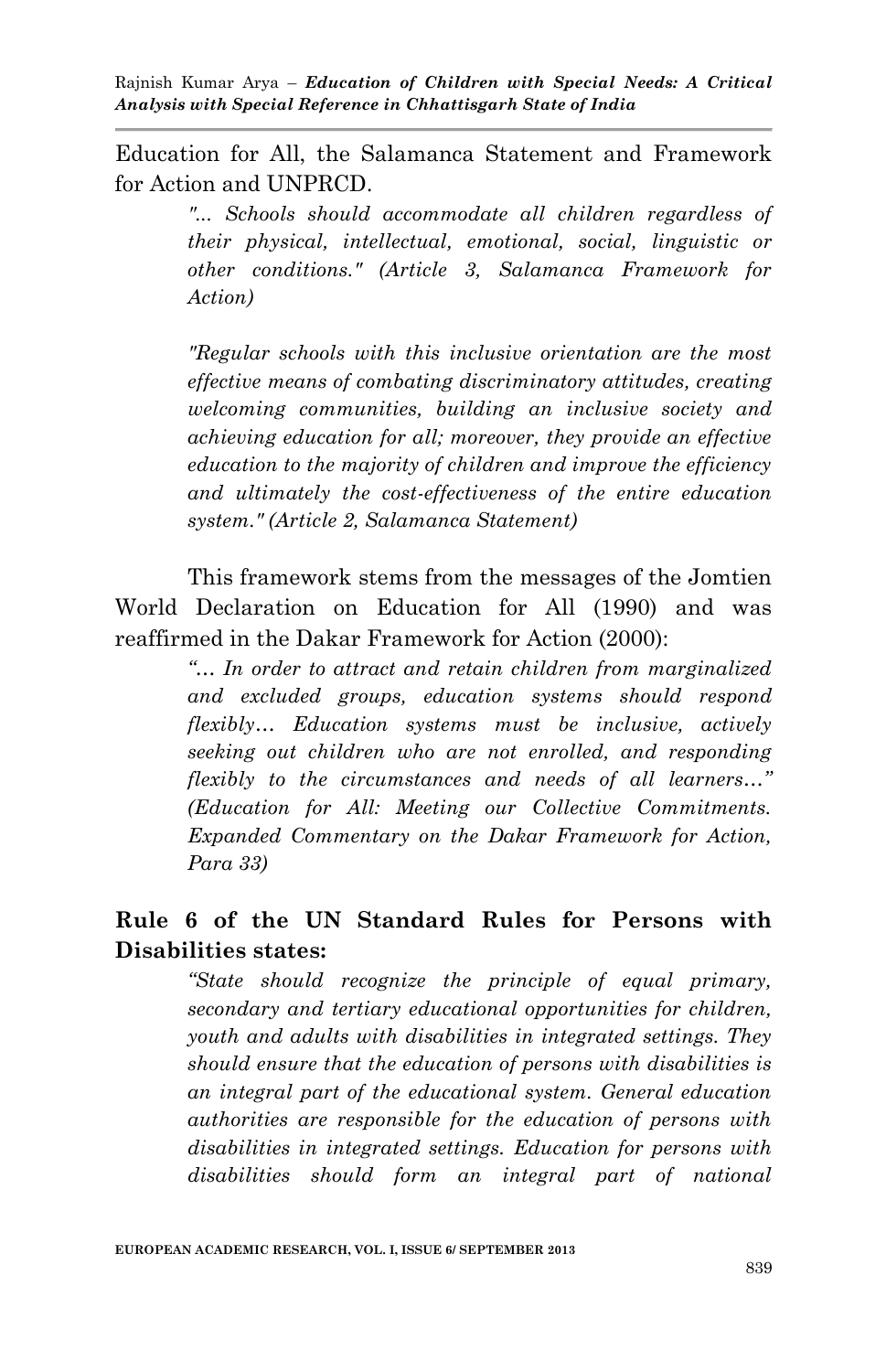> *educational planning, curriculum development and school organization."*

As per key focus of planning with Children with Special Needs in Sarva Shiksha Abhiyan in 2012-13 States to ensure that Children with Special Needs are adequately addressed in the model rules. (SSA, 2012-13)

## **2. Statistics**

Statistics on disability in India vary widely, and accuracy of statistics is always questionable. Actual Data regarding number of children with special needs may increase two or three times from available Data, because the surveyor and the common people of India don't have acumen to identify the children with special needs. However, almost all of the statistics available, point to the gaps in the education system, the marginalization of children with disabilities.

*For example:* One of the statistics that varies widely is the number of children with disabilities enrolled in school. Kalyanpur, drawing from the National Census data, found that up to 94% of children with disabilities "did not receive any educational services.

Therefore, a large percentage of the population is still not receiving any type of schooling. Alarmingly, the World Bank states that almost all children with disabilities do not continue their education past primary school. (Kohama 2012)

However, the data available as per the different records of Government of India are as mentioned below:

| <b>Name of District</b> | No. of $\vert$<br><b>Blocks</b> | No.<br>оf<br>Clusters | Total<br>No.<br>оf<br><b>Schools</b> | Total<br>Population | Overall<br>Literacy | Female<br>Literacy |
|-------------------------|---------------------------------|-----------------------|--------------------------------------|---------------------|---------------------|--------------------|
| <b>BASTER</b>           | 14                              | 189                   | 4741                                 | 1306673             | 43.9                | 31.6               |
| <b>BILASPUR</b>         | 10                              | 152                   | 4155                                 | 1998355             | 63.5                | 48.2               |

**Table I: Educational Scenario of Chhattisgarh in 2010-11**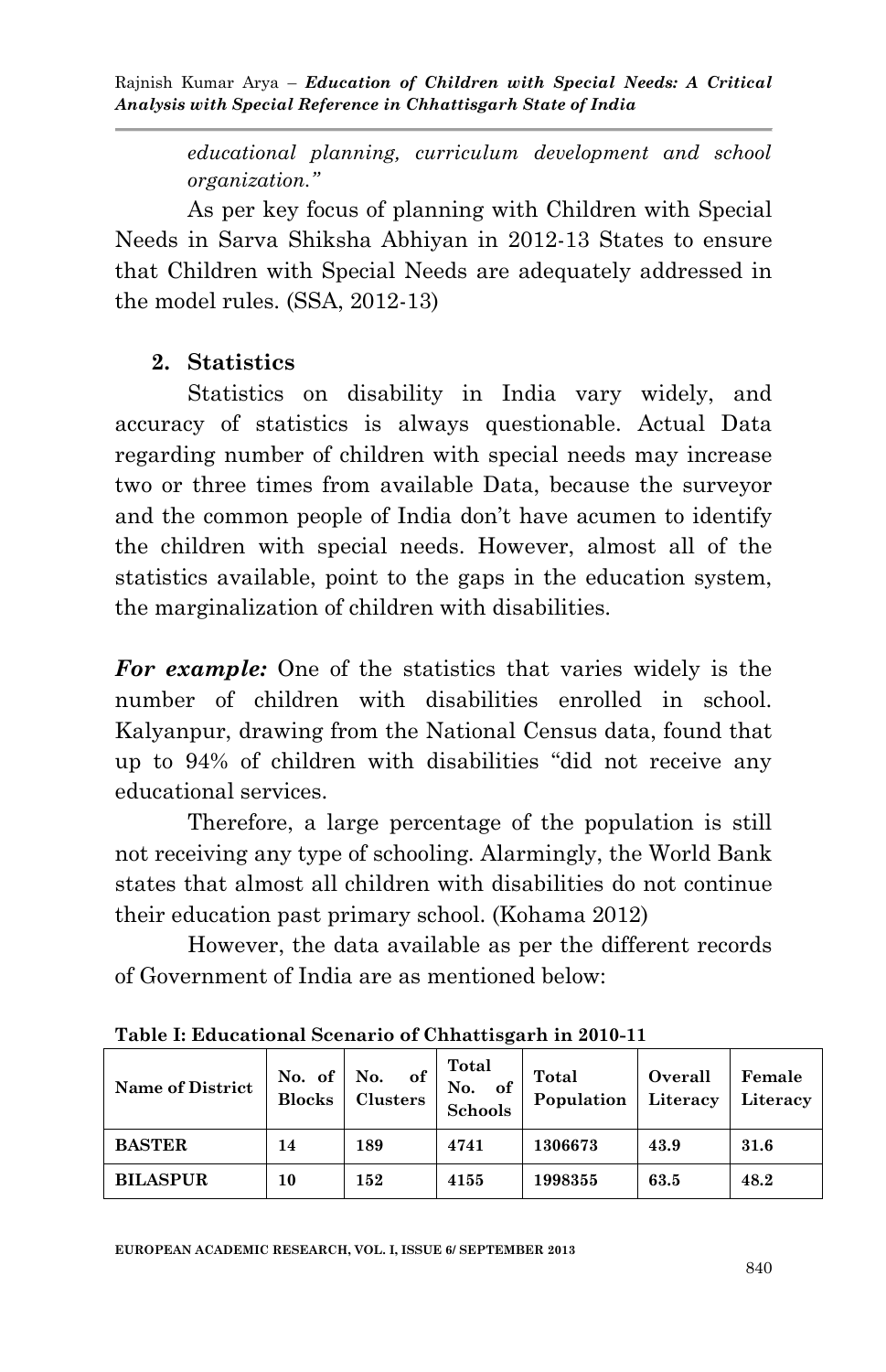| <b>DANTEWADA</b>                | 11                      | 148 | 2781 | 719487  | 30.2 | 20.8 |
|---------------------------------|-------------------------|-----|------|---------|------|------|
|                                 |                         |     |      |         |      |      |
| <b>DHAMTARI</b>                 | 4                       | 81  | 1566 | 706591  | 74.9 | 63.4 |
| <b>DURG</b>                     | 12                      | 224 | 4164 | 2810436 | 75.6 | 64.6 |
| <b>JANJGIR</b><br><b>CHAMPA</b> | 9                       | 96  | 2810 | 1317431 | 65.9 | 50.1 |
| <b>JASHPUR</b>                  | 8                       | 88  | 2586 | 743160  | 63.8 | 52.4 |
| <b>KANKER</b>                   | $\overline{7}$          | 124 | 2308 | 650934  | 72.9 | 63.3 |
| <b>KAWARDHA</b>                 | $\overline{\mathbf{4}}$ | 56  | 1786 | 584552  | 55.2 | 39.5 |
| <b>KORBA</b>                    | 5                       | 89  | 2429 | 1011823 | 61.7 | 47   |
| <b>KORIYA</b>                   | 5                       | 70  | 1600 | 586327  | 63.1 | 49.7 |
| <b>MAHASAMUND</b>               | 5                       | 119 | 2019 | 860257  | 67   | 53.3 |
| <b>RAIGARH</b>                  | 9                       | 105 | 3442 | 1265529 | 70.2 | 57.6 |
| <b>RAIPUR</b>                   | 15                      | 263 | 5544 | 3016930 | 68.5 | 54.8 |
| <b>RAJNANDGAON</b>              | 9                       | 129 | 2965 | 1283224 | 77.2 | 67.6 |
| <b>SURGUJA</b>                  | 19                      | 239 | 6527 | 1972094 | 54.8 | 41.6 |

**Source: DISE- 2010-11**

#### **Table II: Child Population in Chhattisgarh**

| Age        | $6-10$ years | $11-13$ years | $6-13$ years |
|------------|--------------|---------------|--------------|
| Population | 27,42,292    | 12,05,736     | 39,48,028    |

**Source: Census 2011, Government of India**

## **Table III: Per cent of Children in Different Types of Schools in Chhattisgarh 2012**

| Age<br>Group | Government | Private | Other | Not in<br>School | Total |
|--------------|------------|---------|-------|------------------|-------|
| Age $6-14$   | 83.8       | 13.5    | 0.1   | 2.6              | 100   |

**Source: ASER 2012, Chhattisgarh Rural**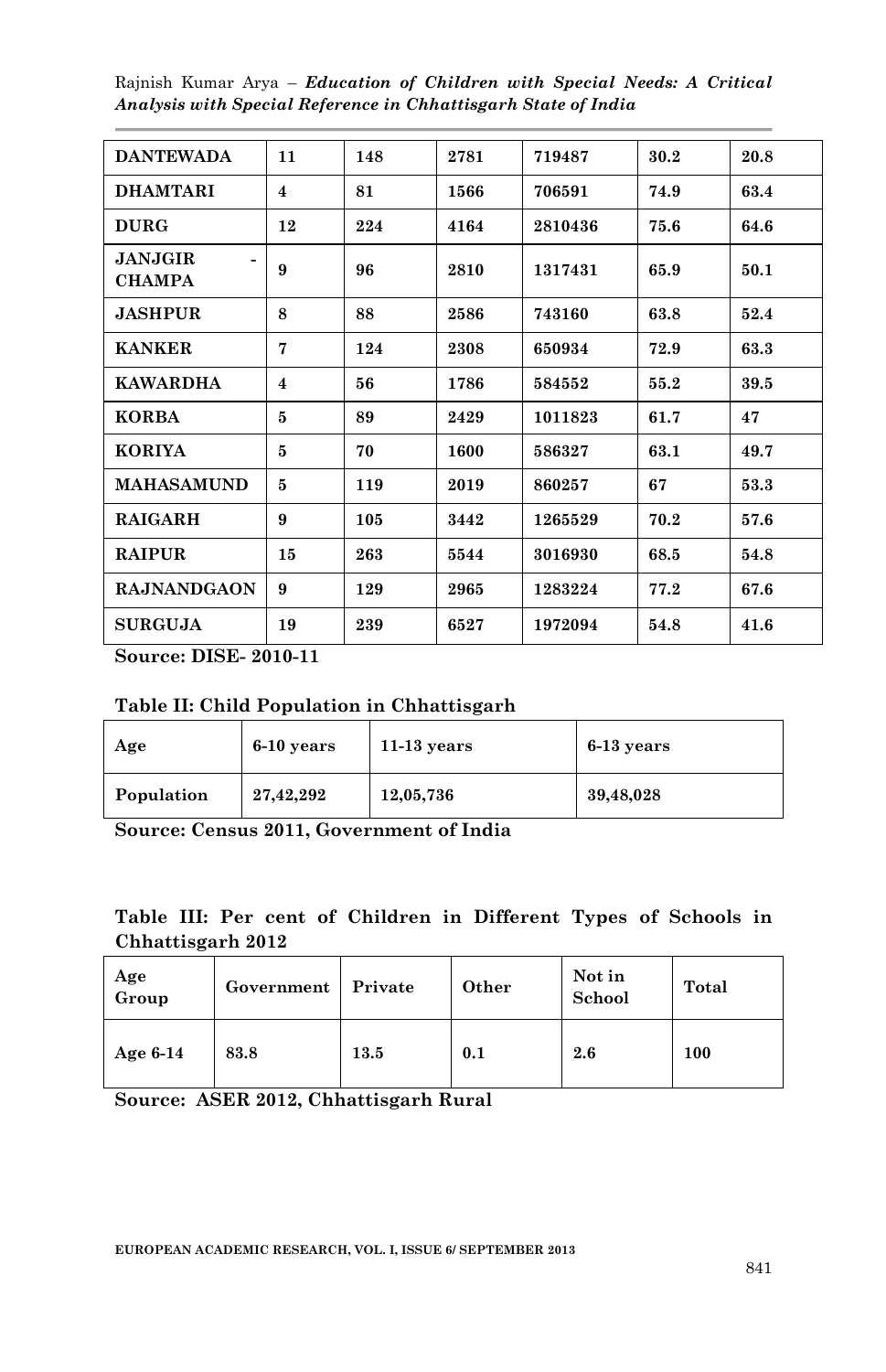| Enrolment I - V |           |           |             | Enrolment VI - VIII |           | Enrolment I - VIII |           |             |
|-----------------|-----------|-----------|-------------|---------------------|-----------|--------------------|-----------|-------------|
| <b>Boys</b>     | Girls     | Total     | <b>Boys</b> | Girls               | Total     | <b>Boys</b>        | Girls     | Total       |
| 15,95,018       | 15,27,113 | 31,22,131 | 8,23,269    | 7,99,725            | 16,22,994 | 24, 18, 287        | 23,26,838 | 47, 45, 125 |

#### **Table IV: Education Indicators in Chhattisgarh**

**Source: DISE 2011-12**

#### **Table V: Out of School Children in Chhattisgarh**

|             | Out of School Children |        |             |        |        |             |        |        |
|-------------|------------------------|--------|-------------|--------|--------|-------------|--------|--------|
| 6-11 Years  |                        |        | 11-14 Years |        |        | 6-14 Years  |        |        |
| <b>Boys</b> | Girls                  | Total  | <b>Boys</b> | Girls  | Total  | <b>Boys</b> | Girls  | Total  |
| 22,618      | 19,319                 | 41,937 | 12,119      | 10,804 | 22,923 | 34,737      | 30,123 | 64,860 |

### **Table VI: Percentage of Population with Disability by nature and sex as per Census, 2001**

| <b>State</b> | Children | with<br>Needs, 0-4 years | Special | Children | with<br>Needs, 5-14 years | Special | Children | with<br>Needs, 0-14 years | Special |
|--------------|----------|--------------------------|---------|----------|---------------------------|---------|----------|---------------------------|---------|
| Chhattisgarh | Total    | Male                     | Female  | Total    | Male                      | Female  | Total    | Male                      | Female  |
|              | 18160    | 9126                     | 9034    | 69458    | 34903                     | 34554   | 87618    | 44029                     | 43589   |

#### **Source: Census, 2001**

*Note: In above mentioned data, Population with Disability is as per Census 2001. The actual numbers of Children with Special Needs may increase in Census 2011, which is still not available.*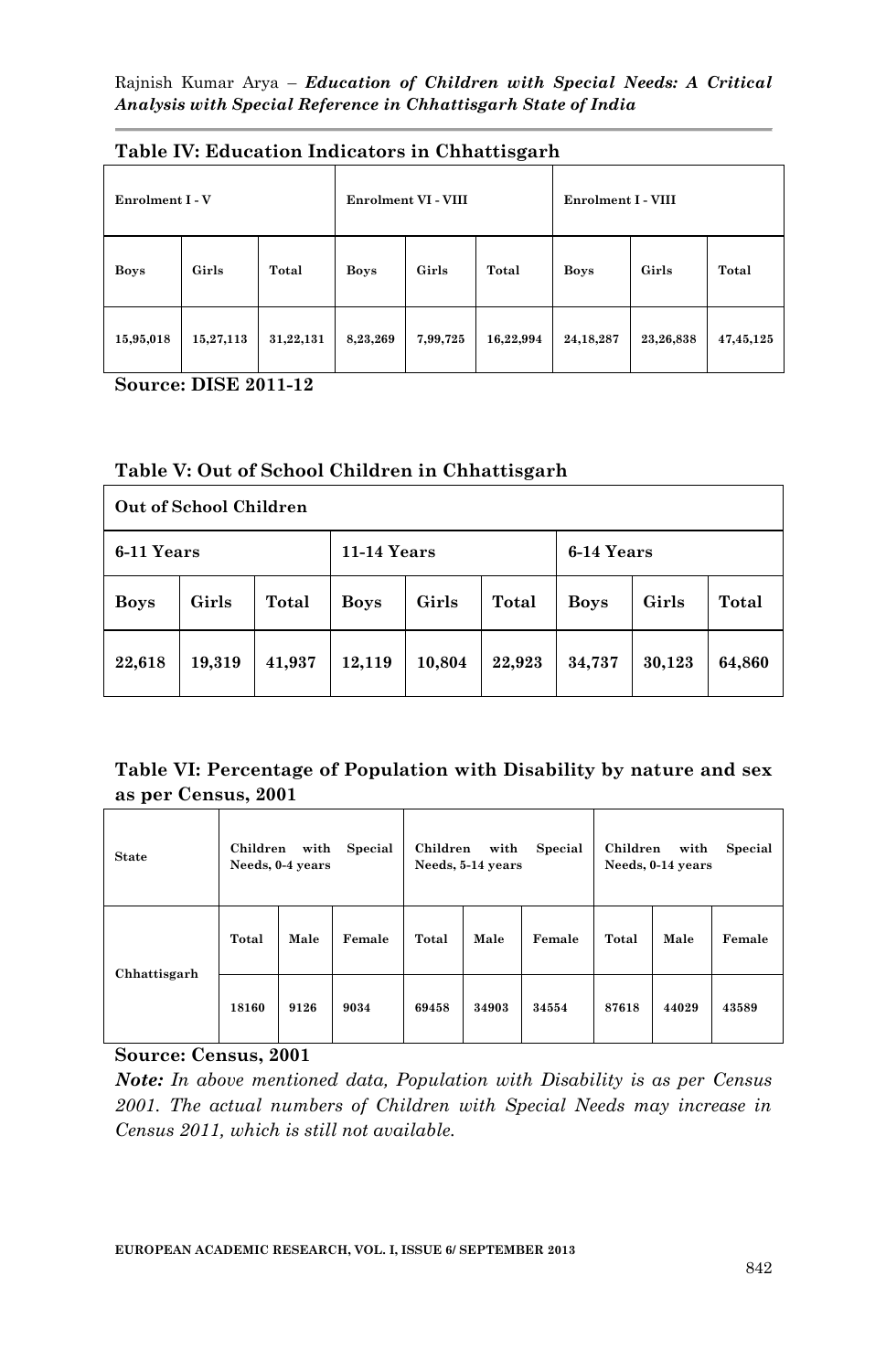**Table VII: Enrollment of Children with Special Needs in Chhattisgarh during 2010-11**

| with<br>Children     | <b>Boys</b> | Girls  | Total  |
|----------------------|-------------|--------|--------|
| <b>Special Needs</b> | 16,970      | 12,974 | 29,944 |

**Source: DISE 2010-11**

|  |  | Table VIII: District wise Bifurcation of Data in respect of Children |  |  |  |
|--|--|----------------------------------------------------------------------|--|--|--|
|  |  | with Special Needs in Chhattisgarh during 2010-11                    |  |  |  |

|                  | Class I                |                                                   |                                                        | Class II                                |                                         |                                                                  | Class III                                              |                                 |                                          | Class IV                                         |                                                   |                                 | Class V                                                   |                                   |                                        | Class VI                              |                            |                                      | Class VII                           |                            |                                        | Class VIII                              |                                           |                                      | Total                                       | Grand                                |                                                                 |
|------------------|------------------------|---------------------------------------------------|--------------------------------------------------------|-----------------------------------------|-----------------------------------------|------------------------------------------------------------------|--------------------------------------------------------|---------------------------------|------------------------------------------|--------------------------------------------------|---------------------------------------------------|---------------------------------|-----------------------------------------------------------|-----------------------------------|----------------------------------------|---------------------------------------|----------------------------|--------------------------------------|-------------------------------------|----------------------------|----------------------------------------|-----------------------------------------|-------------------------------------------|--------------------------------------|---------------------------------------------|--------------------------------------|-----------------------------------------------------------------|
| Name Of District | Boys                   | Girls                                             | Total                                                  | Boys                                    | Girls                                   | <b>Total</b>                                                     | <b>Boys</b>                                            | Girls                           | Total                                    | <b>Boys</b>                                      | Girls                                             | <b>Total</b>                    | <b>Boys</b>                                               | Girls                             | Total                                  | Boys                                  | Girls                      | Total                                | Boys                                | Girls                      | Total                                  | <b>Boys</b>                             | Girls                                     | Total                                | <b>Boys</b>                                 | Girls                                | <b>Total</b>                                                    |
| <b>BASTER</b>    | 5<br>9                 | $\overline{\mathbf{5}}$<br>$\overline{2}$         | $\overline{1}$<br>$\mathbf 1$<br>$\mathbf{1}$          | 5<br>$\overline{\mathbf{4}}$            | $\boldsymbol{4}$<br>$5\phantom{.0}$     | $\overline{9}$<br>9                                              | $\overline{\mathbf{5}}$<br>9                           | $\boldsymbol{4}$<br>7           | $\overline{1}$<br>$\pmb{0}$<br>$\bf{6}$  | $\overline{\mathbf{6}}$<br>7                     | $\overline{\mathbf{4}}$<br>$\bf 2$                | $\mathbf 1$<br>$\bf{0}$<br>9    | $\overline{\mathbf{5}}$<br>$\overline{7}$                 | $\overline{4}$<br>$\bf8$          | $\overline{1}$<br>$\pmb{0}$<br>$\bf 5$ | $\overline{2}$<br>$\bf{9}$            | $\overline{2}$<br>$\bf{0}$ | $\boldsymbol{4}$<br>$\boldsymbol{9}$ | $\overline{\mathbf{3}}$<br>$\bf{3}$ | $\overline{1}$<br>8        | $\overline{\mathbf{5}}$<br>$\mathbf 1$ | $\overline{\mathbf{3}}$<br>$\mathbf{1}$ | $\overline{1}$<br>$\overline{\mathbf{4}}$ | $\overline{\mathbf{4}}$<br>${\bf 5}$ | $\overline{\mathbf{3}}$<br>$\bf8$<br>9      | $\overline{2}$<br>$\bf8$<br>$\bf{6}$ | $\overline{6}$<br>$\boldsymbol{7}$<br>$\sqrt{5}$                |
| <b>BILASPUR</b>  | 1<br>9<br>3            | $\mathbf 1$<br>$\boldsymbol{4}$<br>$\overline{7}$ | $\bf{3}$<br>$\bf{4}$<br>$\bf{0}$                       | $\mathbf{1}$<br>$\overline{\bf 7}$<br>3 | $\mathbf 1$<br>$\mathbf{1}$<br>$\bf{0}$ | $\begin{array}{c} 2 \\ 8 \end{array}$<br>$\overline{\mathbf{3}}$ | $\mathbf 1$<br>$\bf 7$<br>$\bf{0}$                     | 1<br>$\bf{3}$<br>$\overline{7}$ | $\bf{3}$<br>$\pmb{0}$<br>$\overline{7}$  | $\mathbf 1$<br>$\bf8$<br>$\overline{\mathbf{4}}$ | $\mathbf 1$<br>$\bf 2$<br>$\overline{\mathbf{4}}$ | $\bf{3}$<br>$\pmb{0}$<br>8      | $\mathbf{1}$<br>$\overline{\mathbf{7}}$<br>$\overline{7}$ | $\mathbf 1$<br>$\,2\,$<br>$\bf 5$ | $\bf{3}$<br>$\pmb{0}$<br>$\bf 2$       | $\mathbf 1$<br>$\,2\,$<br>$\mathbf 1$ | $\bf8$<br>$\mathbf{0}$     | $\bf 2$<br>$\pmb{0}$<br>$\mathbf{1}$ | 7<br>$\bf{0}$                       | $\bf 6$<br>$5\phantom{.0}$ | 1<br>$\bf{3}$<br>5                     | $\bf{4}$<br>8                           | $\boldsymbol{4}$<br>9                     | $\boldsymbol{9}$<br>$\overline{7}$   | $\mathbf 1$<br>$\mathbf 1$<br>$\bf{3}$<br>6 | $\bf8$<br>$\bf{3}$<br>$\overline{7}$ | $\boldsymbol{1}$<br>$\pmb{g}$<br>$\boldsymbol{7}$<br>$\sqrt{3}$ |
| <b>DANTEWADA</b> | $\mathbf{1}$<br>0<br>8 | $\boldsymbol{9}$<br>$6\phantom{1}6$               | $\overline{2}$<br>$\pmb{0}$<br>$\overline{\mathbf{4}}$ | $\boldsymbol{9}$<br>$\bf{3}$            | $\bf8$<br>$\bf{6}$                      | $\mathbf 1$<br>$\bf 7$<br>9                                      | $\mathbf 1$<br>$\mathbf{1}$<br>$\overline{\mathbf{4}}$ | $\bf8$<br>9                     | $\overline{\mathbf{2}}$<br>$\bf{0}$<br>3 | $\mathbf 1$<br>$\bf{3}$<br>$\bf{0}$              | $\mathbf 1$<br>$\pmb{0}$<br>$\bf{3}$              | $\,2\,$<br>$\bf{3}$<br>$\bf{3}$ | $\mathbf 1$<br>$\mathbf 1$<br>$6\phantom{a}$              | $\bf8$<br>$\bf{0}$                | $\mathbf 1$<br>$\boldsymbol{9}$<br>6   | $\bf 6$<br>$\bf{3}$                   | $\bf{4}$<br>$\bf{0}$       | $\mathbf{1}$<br>$\pmb{0}$<br>3       | $\overline{\mathbf{4}}$<br>9        | $\boldsymbol{4}$<br>6      | $\boldsymbol{9}$<br>${\bf 5}$          | $\bf{3}$<br>$\bf{6}$                    | $\bf{3}$<br>8                             | $\bf 7$<br>$\overline{4}$            | $\bf 7$<br>0<br>9                           | ${\bf 5}$<br>$\bf 7$<br>8            | $\boldsymbol{1}$<br>$\begin{array}{c} 2 \\ 8 \\ 7 \end{array}$  |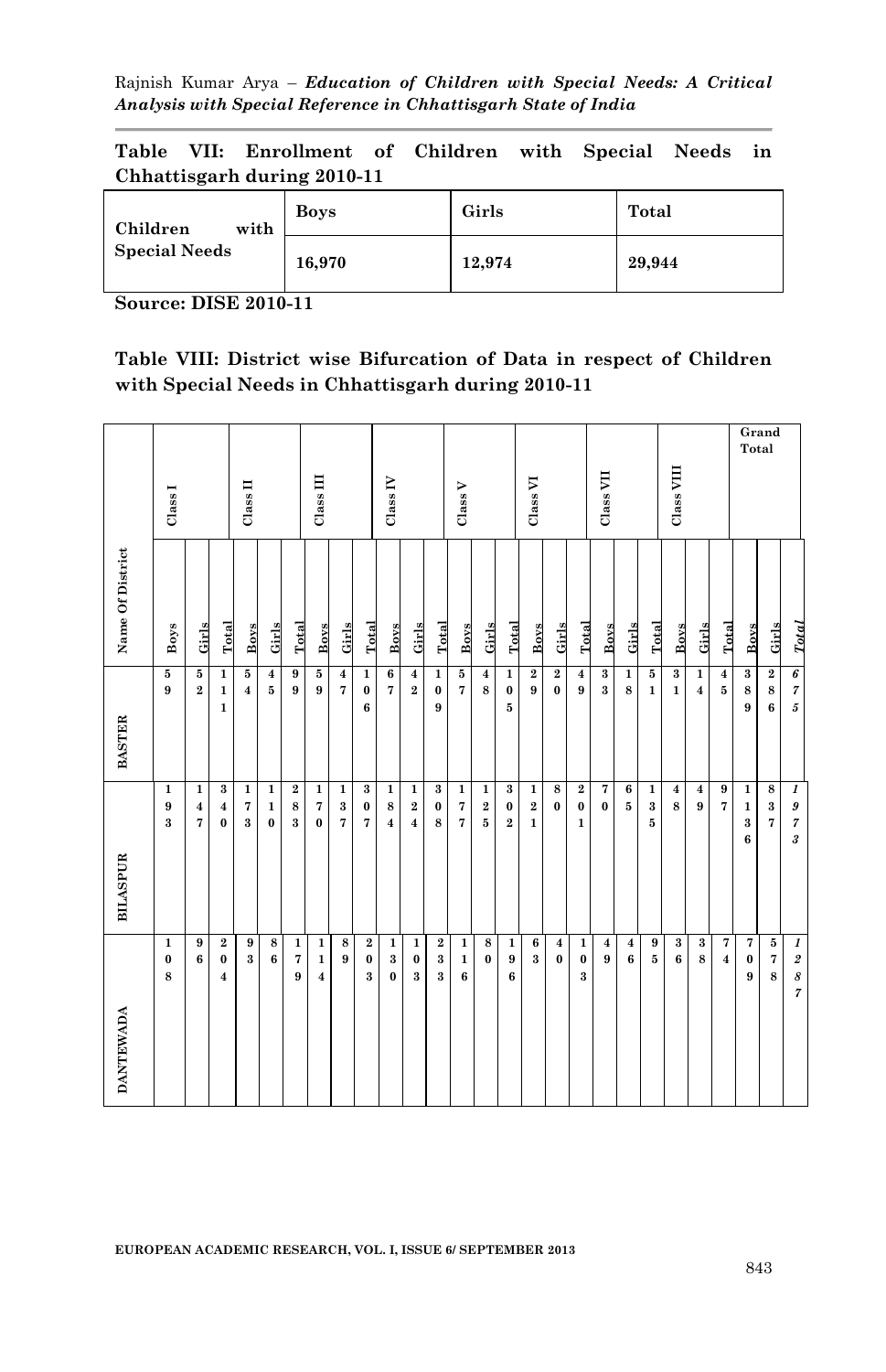| <b>DHAMTARI</b>                                   | 1<br>5<br>$\bf{0}$                        | 8<br>6                                       | $\boldsymbol{2}$<br>3<br>6                       | 1<br>$\mathbf{1}$<br>9       | 8<br>8                                        | $\bf 2$<br>$\pmb{0}$<br>7                   | 1<br>$\boldsymbol{4}$<br>$\pmb{0}$          | 8<br>0                              | $\bf{2}$<br>$\bf 2$<br>$\bf{0}$                       | 1<br>3<br>8                                      | 9<br>$\bf{3}$                                       | $\boldsymbol{2}$<br>3<br>$\mathbf{1}$     | 1<br>$\mathbf 1$<br>$\bf 2$                    | 9<br>$\bf{0}$                            | $\bf 2$<br>$\boldsymbol{0}$<br>$\overline{2}$ | 7<br>$\overline{\mathbf{4}}$                                      | 5<br>$\bf 2$                                          | 1<br>$\bf{2}$<br>6      | 6<br>$\overline{7}$                        | 4<br>9                             | 1<br>$\mathbf 1$<br>6                      | 6<br>$\bf 5$                         | 3<br>6                             | 1<br>$\boldsymbol{0}$<br>$\mathbf{1}$                   | 8<br>6<br>5                                       | $\bf 5$<br>7<br>$\overline{\mathbf{4}}$                         | 1<br>$\boldsymbol{4}$<br>$\boldsymbol{\mathcal{S}}$<br>9 |
|---------------------------------------------------|-------------------------------------------|----------------------------------------------|--------------------------------------------------|------------------------------|-----------------------------------------------|---------------------------------------------|---------------------------------------------|-------------------------------------|-------------------------------------------------------|--------------------------------------------------|-----------------------------------------------------|-------------------------------------------|------------------------------------------------|------------------------------------------|-----------------------------------------------|-------------------------------------------------------------------|-------------------------------------------------------|-------------------------|--------------------------------------------|------------------------------------|--------------------------------------------|--------------------------------------|------------------------------------|---------------------------------------------------------|---------------------------------------------------|-----------------------------------------------------------------|----------------------------------------------------------|
| <b>DURG</b>                                       | 7<br>$\mathbf{1}$                         | 5<br>$\mathbf{1}$                            | 1<br>$\boldsymbol{2}$<br>$\overline{2}$          | $\bf 5$<br>$\boldsymbol{9}$  | $\bf{3}$<br>$\mathbf{1}$                      | 9<br>$\bf{0}$                               | $\bf{4}$<br>7                               | $\bf{3}$<br>$\overline{\mathbf{4}}$ | 8<br>$\mathbf{1}$                                     | $\boldsymbol{4}$<br>$\mathbf{1}$                 | 3<br>3                                              | 7<br>$\overline{\bf 4}$                   | $\boldsymbol{4}$<br>9                          | $\boldsymbol{2}$<br>$\boldsymbol{9}$     | 7<br>8                                        | $\boldsymbol{2}$<br>8                                             | $\boldsymbol{2}$<br>5                                 | 5<br>3                  | $\bf{3}$<br>$\bf{3}$                       | $\bf{2}$<br>$\bf{3}$               | $\bf 5$<br>6                               | $\bf 2$<br>$\bf 5$                   | $\bf 2$<br>$\overline{\mathbf{2}}$ | $\overline{\mathbf{4}}$<br>7                            | $\bf{3}$<br>$\bf 5$<br>3                          | $\bf 2$<br>$\bf{4}$<br>8                                        | 6<br>$\pmb{\theta}$<br>$\boldsymbol{1}$                  |
| $\blacksquare$<br><b>JANJGIR</b><br><b>CHAMPA</b> | $\mathbf 1$<br>5<br>$\bf{3}$              | $\mathbf{1}$<br>$\boldsymbol{0}$<br>$\bf{0}$ | $\boldsymbol{2}$<br>5<br>3                       | 1<br>$\boldsymbol{0}$<br>7   | 8<br>$\bf 5$                                  | $\mathbf{1}$<br>$\boldsymbol{9}$<br>$\bf 2$ | $\mathbf{1}$<br>$\bf 2$<br>$\bf 5$          | 7<br>$\bf 5$                        | $\bf 2$<br>$\pmb{0}$<br>$\bf{0}$                      | 1<br>$\bf 2$<br>6                                | $\mathbf 1$<br>$\boldsymbol{0}$<br>$\boldsymbol{4}$ | $\boldsymbol{2}$<br>$\bf{3}$<br>0         | 1<br>$\bf 2$<br>$\boldsymbol{0}$               | 9<br>$\overline{7}$                      | $\bf 2$<br>$\mathbf{1}$<br>7                  | 8<br>9                                                            | 7<br>$\bf 2$                                          | 1<br>$\bf 5$<br>9       | 7<br>$\bf 2$                               | 4<br>8                             | 1<br>$\bf 2$<br>$\pmb{0}$                  | 6<br>$\bf{3}$                        | 5<br>$\mathbf{1}$                  | 1<br>$\mathbf 1$<br>$\boldsymbol{4}$                    | 8<br>5<br>5                                       | 6<br>$\bf{3}$<br>$\bf{3}$                                       | $\boldsymbol{1}$<br>$\boldsymbol{4}$<br>8<br>8           |
| <b>JASHPUR</b>                                    | 6<br>9<br>1                               | 5<br>7<br>8                                  | 1<br>$\boldsymbol{2}$<br>6<br>9                  | 6<br>$\bf{4}$<br>6           | 5<br>9<br>$\mathbf{1}$                        | $\mathbf{1}$<br>$\bf{2}$<br>$\bf{3}$<br>7   | 7<br>$\bf{0}$<br>9                          | $\bf 5$<br>6<br>8                   | $\mathbf{1}$<br>$\bf{2}$<br>7<br>7                    | 6<br>5<br>7                                      | ${\bf 5}$<br>3<br>$\mathbf{1}$                      | 1<br>1<br>8<br>8                          | $\boldsymbol{4}$<br>8<br>5                     | $\bf{3}$<br>7<br>6                       | $\bf8$<br>6<br>$\mathbf{1}$                   | $\bf{3}$<br>$\bf 5$<br>9                                          | $\bf{2}$<br>$\boldsymbol{4}$<br>$\boldsymbol{0}$      | $\bf 5$<br>9<br>9       | $\bf{3}$<br>3<br>3                         | $\bf{2}$<br>6<br>8                 | 6<br>0<br>1                                | $\bf 2$<br>5<br>$\bf 5$              | $\mathbf{1}$<br>8<br>9             | $\bf{4}$<br>$\boldsymbol{4}$<br>$\overline{\mathbf{4}}$ | $\bf{4}$<br>$\mathbf{1}$<br>3<br>5                | $\bf{3}$<br>$\bf{3}$<br>$\overline{\mathbf{4}}$<br>$\mathbf{1}$ | $\boldsymbol{7}$<br>$\boldsymbol{4}$<br>7<br>6           |
| <b>KANKER</b>                                     | $\overline{\mathbf{4}}$<br>$\mathbf{1}$   | $\overline{\mathbf{4}}$<br>4                 | 8<br>5                                           | $\bf{3}$<br>8                | $\bf{3}$<br>6                                 | 7<br>$\boldsymbol{4}$                       | $\overline{\mathbf{4}}$<br>$\boldsymbol{4}$ | $\bf 2$<br>6                        | 7<br>$\bf{0}$                                         | $\boldsymbol{4}$<br>$\boldsymbol{4}$             | $\boldsymbol{2}$<br>$\mathbf{1}$                    | 6<br>5                                    | $\bf{2}$<br>$\bf 5$                            | $\bf 2$<br>3                             | $\boldsymbol{4}$<br>8                         | $\bf{2}$<br>$\bf{3}$                                              | $\bf 2$<br>6                                          | $\boldsymbol{4}$<br>9   | $\bf{2}$<br>$\bf 2$                        | $\bf 2$<br>$\mathbf{1}$            | $\bf{4}$<br>$\bf{3}$                       | $\bf{3}$<br>$\boldsymbol{2}$         | $\bf 2$<br>0                       | $\bf 5$<br>$\bf 2$                                      | $\bf 2$<br>6<br>9                                 | $\bf 2$<br>$\mathbf 1$<br>7                                     | $\pmb{4}$<br>$\boldsymbol{s}$<br>6                       |
| KAWARDHA                                          | $\mathbf 1$<br>6<br>1                     | 1<br>3<br>3                                  | $\boldsymbol{2}$<br>9<br>$\boldsymbol{4}$        | $\mathbf 1$<br>$\bf{4}$<br>8 | $\mathbf{1}$<br>$\pmb{0}$<br>$\boldsymbol{4}$ | $\bf 2$<br>5<br>$\bf 2$                     | $\mathbf 1$<br>${\bf 5}$<br>6               | $\mathbf 1$<br>0<br>7               | $\bf{2}$<br>6<br>$\bf{3}$                             | $\mathbf{1}$<br>$\boldsymbol{4}$<br>$\mathbf{1}$ | $\mathbf 1$<br>0<br>7                               | $\boldsymbol{2}$<br>$\boldsymbol{4}$<br>8 | $\mathbf 1$<br>$\mathbf 1$<br>$\boldsymbol{0}$ | 7<br>0                                   | $\mathbf 1$<br>8<br>$\bf{0}$                  | $\mathbf 1$<br>$\pmb{0}$<br>$\mathbf 1$                           | 7<br>$\overline{2}$                                   | $\mathbf 1$<br>7<br>3   | 9<br>$\bf{3}$                              | $\boldsymbol{4}$<br>9              | $\mathbf 1$<br>$\boldsymbol{4}$<br>$\bf 2$ | 6<br>7                               | $\bf{4}$<br>6                      | $\mathbf 1$<br>$\mathbf 1$<br>3                         | 9<br>7<br>7                                       | 6<br>8<br>8                                                     | 1<br>6<br>6<br>5                                         |
| KORBA                                             | $\boldsymbol{2}$<br>6<br>$\boldsymbol{4}$ | $\mathbf 1$<br>6<br>2                        | $\boldsymbol{4}$<br>$\overline{\mathbf{2}}$<br>6 | 1<br>$\bf8$<br>$\bf 6$       | $\mathbf 1$<br>$\bf 5$<br>$\bf{3}$            | $\bf{3}$<br>$\bf{3}$<br>$\boldsymbol{9}$    | $\bf{2}$<br>$\mathbf 1$<br>6                | $\mathbf{1}$<br>$\bf 5$<br>$\bf{3}$ | $\bf{3}$<br>6<br>9                                    | $\boldsymbol{2}$<br>$\boldsymbol{0}$<br>6        | $\mathbf 1$<br>5<br>$\bf{4}$                        | 3<br>6<br>0                               | $\mathbf 1$<br>7<br>$\bf{2}$                   | $\mathbf 1$<br>$\boldsymbol{4}$<br>7     | 3<br>$\mathbf 1$<br>9                         | $\mathbf 1$<br>$\overline{\mathbf{4}}$<br>$\overline{\mathbf{2}}$ | $\mathbf 1$<br>$\mathbf 1$<br>$\overline{\mathbf{4}}$ | $\bf 2$<br>$\bf 5$<br>6 | $\mathbf 1$<br>$\boldsymbol{0}$<br>$\bf 5$ | 7<br>9                             | $\mathbf 1$<br>8<br>$\bf{4}$               | $\mathbf 1$<br>$\mathbf 1$<br>$\bf8$ | 9<br>$\mathbf{1}$                  | $\boldsymbol{2}$<br>$\pmb{0}$<br>$\boldsymbol{9}$       | $\mathbf 1$<br>$\boldsymbol{4}$<br>$\pmb{0}$<br>9 | $\mathbf 1$<br>$\boldsymbol{0}$<br>${\bf 5}$<br>3               | $\overline{2}$<br>$\boldsymbol{4}$<br>6<br>$\it 2$       |
| KORIYA                                            | $\bf 5$<br>$\bf 2$<br>$\mathbf{1}$        | $\bf{4}$<br>$\pmb{0}$<br>$\mathbf{1}$        | 9<br>$\bf 2$<br>$\bf 2$                          | $\bf{4}$<br>$\bf 5$<br>8     | $\bf{3}$<br>$\bf 5$<br>$\boldsymbol{4}$       | $\bf8$<br>$\mathbf 1$<br>$\bf 2$            | $\bf 5$<br>$\boldsymbol{9}$<br>9            | $\bf{4}$<br>$\mathbf 1$<br>$\bf 5$  | $\mathbf{1}$<br>$\boldsymbol{0}$<br>$\mathbf{1}$<br>4 | $\bf 5$<br>$\bf{3}$<br>$\pmb{0}$                 | $\bf{4}$<br>$\boldsymbol{0}$<br>6                   | 9<br>3<br>6                               | ${\bf 5}$<br>$\mathbf{1}$<br>$\pmb{0}$         | $\boldsymbol{4}$<br>$\bf 2$<br>$\pmb{0}$ | 9<br>$\bf{3}$<br>$\bf{0}$                     | $\bf{4}$<br>$\bf 2$<br>${\bf 5}$                                  | $\bf{3}$<br>$\pmb{0}$<br>$\mathbf 1$                  | 7<br>$\bf 2$<br>$\bf 6$ | $\bf{3}$<br>$\bf{3}$<br>$\bf 5$            | 3<br>$\pmb{0}$<br>$\boldsymbol{9}$ | 6<br>$\bf{4}$<br>$\bf{4}$                  | $\bf 2$<br>$\bf8$<br>$\bf 2$         | $\bf 2$<br>${\bf 5}$<br>0          | $\bf 5$<br>$\bf{3}$<br>$\bf 2$                          | $\bf{3}$<br>$\bf 6$<br>6<br>$\pmb{0}$             | $\bf 2$<br>$\bf8$<br>$\bf 5$<br>6                               | 6<br>$\pmb{5}$<br>$\boldsymbol{l}$<br>6                  |

**EUROPEAN ACADEMIC RESEARCH, VOL. I, ISSUE 6/ SEPTEMBER 2013**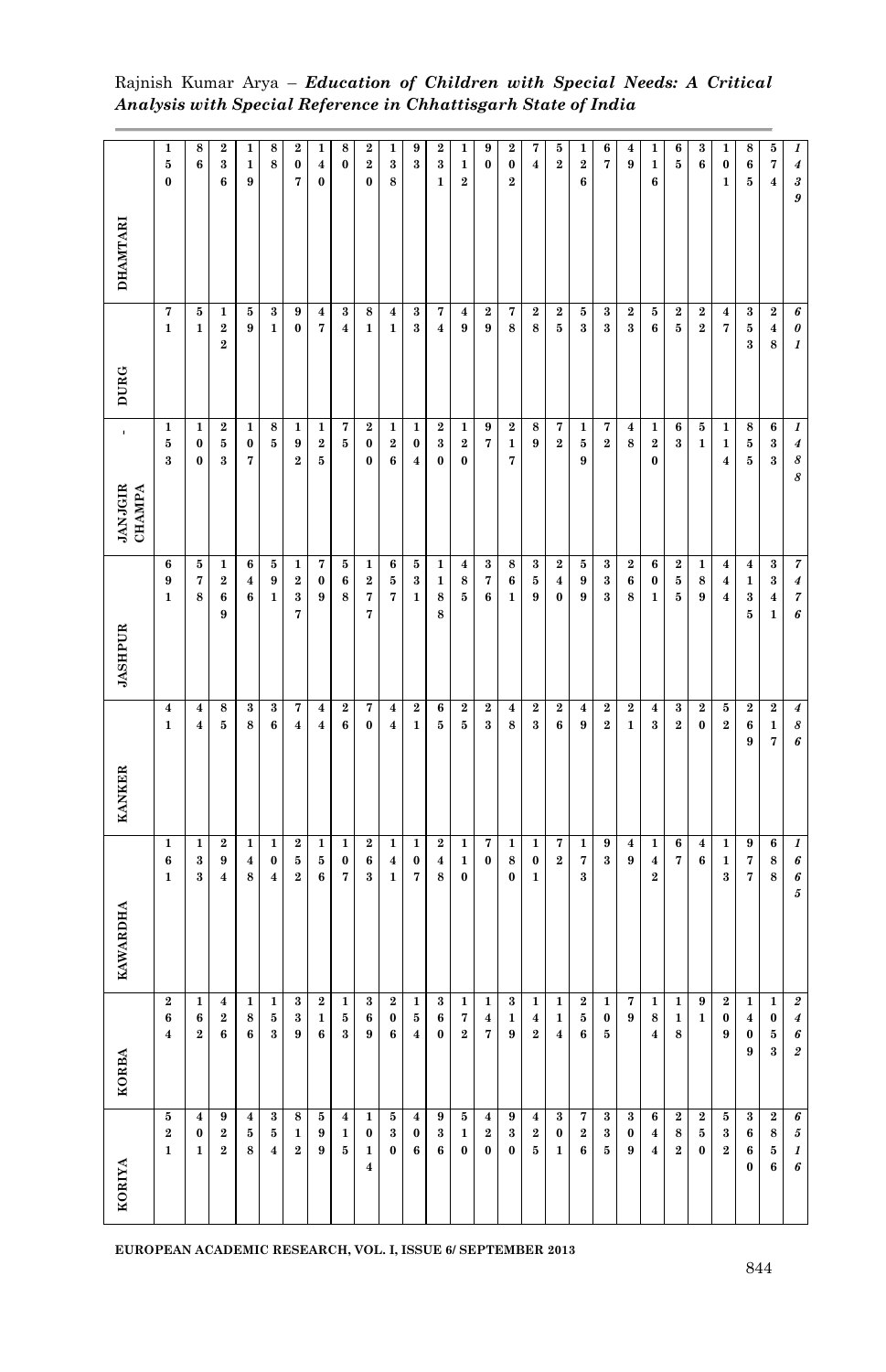| $GradTotal$                                                  | <b>SURGUJA</b>                                                     | RAJNANDGAON                                        | <b>RAIPUR</b>                                   | RAIGARH                                                | MAHASAMUN<br>D                                           |
|--------------------------------------------------------------|--------------------------------------------------------------------|----------------------------------------------------|-------------------------------------------------|--------------------------------------------------------|----------------------------------------------------------|
| 8<br>$\mathbf{1}$<br>$\overline{\mathbf{4}}$                 | $\overline{\mathbf{2}}$<br>$\mathbf{1}$<br>$\overline{\mathbf{2}}$ | 6<br>$\mathbf{1}$                                  | 8<br>6                                          | 9<br>$\bf{0}$                                          | 1<br>$\overline{\mathbf{4}}$<br>$\overline{\mathbf{4}}$  |
| $\mathbf 1$<br>$\mathbf{1}$<br>3                             | 9<br>$\bf 2$                                                       | $\overline{\mathbf{4}}$<br>5                       | $\bf 5$<br>$\overline{\mathbf{4}}$              | 5<br>$\overline{2}$                                    | $\mathbf{1}$<br>$\boldsymbol{0}$<br>3                    |
| 9<br>$\overline{\mathbf{2}}$<br>$\overline{7}$               | 3<br>$\bf{0}$<br>$\overline{\mathbf{4}}$                           | $\mathbf{1}$<br>$\pmb{0}$<br>6                     | 1<br>$\overline{\mathbf{4}}$<br>0               | $\mathbf{1}$<br>$\bf{4}$<br>$\overline{2}$             | $\boldsymbol{2}$<br>$\overline{\bf 4}$<br>$\overline{7}$ |
| $\boldsymbol{4}$<br>$\mathbf 1$<br>$\mathbf{1}$              | $\mathbf 1$<br>8<br>$\,2$                                          | $\bf 5$<br>4                                       | $\bf 5$<br>$\overline{\mathbf{4}}$              | $\overline{\mathbf{6}}$<br>6                           | $\mathbf{1}$<br>$\bf{3}$<br>8                            |
| $\boldsymbol{9}$<br>$\bf{3}$<br>7                            | $\overline{1}$<br>9<br>$\mathbf 1$                                 | $\bf{3}$<br>$\bf{6}$                               | $\boldsymbol{4}$<br>$\overline{\mathbf{4}}$     | $\overline{6}$<br>6                                    | 8<br>9                                                   |
| 3<br>$\boldsymbol{4}$<br>8                                   | $\bf{3}$<br>7<br>$\boldsymbol{4}$                                  | $\boldsymbol{9}$<br>$\bf{0}$                       | 9<br>8                                          | $\mathbf{1}$<br>3<br>$\overline{2}$                    | $\boldsymbol{2}$<br>$\bf{2}$<br>7                        |
| 7<br>3<br>$\mathbf{1}$                                       | $\bf 2$<br>7<br>$\bf 2$                                            | $\bf 5$<br>3                                       | 7<br>9                                          | $\bf{6}$<br>$\boldsymbol{4}$                           | 1<br>$\bf{2}$<br>9                                       |
| 0<br>0<br>5                                                  | $\mathbf{1}$<br>3<br>$\,2$                                         | $\boldsymbol{4}$<br>3                              | $\bf 5$<br>$\bf8$                               | $\overline{\mathbf{6}}$<br>7                           | 9<br>3                                                   |
| 7<br>3<br>6                                                  | $\boldsymbol{4}$<br>$\bf{0}$<br>$\overline{\mathbf{4}}$            | 9<br>6                                             | $\mathbf{1}$<br>$\bf{3}$<br>7                   | $\mathbf 1$<br>$\bf{3}$<br>$\mathbf{1}$                | $\bf{2}$<br>$\bf 2$<br>$\overline{\mathbf{2}}$           |
| 5<br>$\overline{7}$<br>7                                     | $\mathbf{1}$<br>5<br>$\bf 2$                                       | 6<br>3                                             | $\bf 5$<br>$\mathbf 1$                          | $\bf 6$<br>7                                           | 1<br>$\mathbf{1}$<br>7                                   |
| 9<br>8<br>$\overline{2}$                                     | 6<br>$\mathbf{1}$                                                  | $\bf{4}$<br>5                                      | 5<br>9                                          | 6<br>$\bf{3}$                                          | 9<br>$\mathbf{1}$                                        |
| 5<br>5<br>9                                                  | $\boldsymbol{2}$<br>$\mathbf{1}$<br>$\overline{\mathbf{4}}$        | $\mathbf{1}$<br>0<br>8                             | 1<br>$\mathbf{1}$<br>$\bf{0}$                   | $\mathbf{1}$<br>$\bf{3}$<br>$\bf{0}$                   | $\boldsymbol{2}$<br>$\bf{0}$<br>8                        |
| $\bf 2$<br>$\overline{\mathbf{2}}$<br>5                      | $\mathbf 1$<br>7<br>$\bf 2$                                        | $\bf{3}$<br>7                                      | $\boldsymbol{4}$<br>9                           | 7<br>$\overline{\mathbf{2}}$                           | $\mathbf 1$<br>$\mathbf 1$<br>7                          |
| 7<br>$\overline{\bf 4}$<br>$\bf{0}$                          | $\mathbf 1$<br>$\overline{\bf 4}$<br>$\mathbf 1$                   | $\overline{\mathbf{4}}$<br>$\bf{3}$                | $\bf{3}$<br>$\bf 5$                             | $\bf 6$<br>$\boldsymbol{2}$                            | 8<br>$\mathbf{1}$                                        |
| 9<br>6<br>$\bf 5$                                            | $\bf{3}$<br>$\mathbf{1}$<br>$\bf{3}$                               | $\bf8$<br>$\bf{0}$                                 | $\bf8$<br>$\overline{\mathbf{4}}$               | $\mathbf 1$<br>$\bf{3}$<br>$\overline{4}$              | 1<br>9<br>8                                              |
| 6<br>$\boldsymbol{4}$<br>6                                   | 9<br>$\mathbf{1}$                                                  | $\bf 2$<br>$\overline{7}$                          | $\bf{3}$<br>$\pmb{0}$                           | $\boldsymbol{4}$<br>9                                  | 7<br>$\overline{7}$                                      |
| $\mathbf 1$<br>8<br>$\boldsymbol{4}$                         | $\bf{3}$<br>$\mathbf 1$                                            | $\bf 2$<br>$\bf{0}$                                | $\bf 2$<br>$\bf{3}$                             | $\overline{\mathbf{4}}$<br>$\overline{\mathbf{4}}$     | 5<br>$\overline{2}$                                      |
| 8<br>3<br>0                                                  | $\mathbf{1}$<br>$\boldsymbol{2}$<br>$\overline{\mathbf{2}}$        | $\overline{\mathbf{4}}$<br>7                       | $\bf 5$<br>$\bf{3}$                             | $\overline{9}$<br>$\bf{3}$                             | 1<br>$\overline{\mathbf{2}}$<br>9                        |
| 3<br>9<br>9                                                  | $\mathbf{1}$<br>$\overline{\mathbf{4}}$<br>$\mathbf 1$             | $\bf 2$<br>$\mathbf{1}$                            | $\bf{3}$<br>6                                   | $\boldsymbol{4}$<br>6                                  | 7<br>$\bf{0}$                                            |
| 1<br>$\mathbf{1}$<br>3                                       | 8<br>$\mathbf 1$                                                   | $\mathbf{1}$<br>$\bf8$                             | $\,2\,$<br>$\mathbf{1}$                         | $\overline{\mathbf{4}}$<br>$\mathbf{1}$                | 5<br>$\bf{0}$                                            |
| 5<br>$\mathbf{1}$<br>$\overline{\mathbf{2}}$                 | $\bf 2$<br>2<br>$\bf 2$                                            | $\bf{3}$<br>9                                      | $\bf 5$<br>7                                    | $\overline{\mathbf{8}}$<br>7                           | 1<br>$\bf 2$<br>$\bf{0}$                                 |
| $\mathbf{1}$<br>7<br>1                                       | 7<br>$\mathbf 1$                                                   | $\mathbf{1}$<br>7                                  | $\bf 2$<br>$\overline{\mathbf{4}}$              | $\bf{3}$<br>9                                          | 6<br>$\overline{2}$                                      |
| $\boldsymbol{0}$<br>5                                        | $\overline{7}$<br>9                                                | $\bf 5$                                            | $\mathbf{1}$<br>$\boldsymbol{9}$                | $\overline{\mathbf{3}}$<br>1                           | 3<br>$\overline{7}$                                      |
| $\bf{0}$<br>$\overline{7}$<br>6                              | $\mathbf 1$<br>$\overline{4}$<br>$\bf 2$                           | $\bf 2$<br>$\overline{2}$                          | $\bf{4}$<br>$\bf{3}$                            | $\overline{7}$<br>$\bf{0}$                             | 9<br>9                                                   |
| $\bf{6}$<br>9<br>7<br>$\bf{0}$                               | $\mathbf{1}$<br>$\bf 2$<br>8<br>$\mathbf 1$                        | $\bf{3}$<br>$\bf{3}$<br>$\bf{3}$                   | $\overline{\bf 4}$<br>$\pmb{0}$<br>9            | $\boldsymbol{4}$<br>$\boldsymbol{9}$<br>3              | 8<br>5<br>$\overline{\mathbf{4}}$                        |
| $\overline{\mathbf{2}}$<br>9<br>7<br>$\overline{\mathbf{4}}$ | 7<br>9<br>$\mathbf 1$                                              | $\bf 2$<br>$\bf 5$<br>$\overline{\mathbf{5}}$      | $\bf{3}$<br>$\mathbf 1$<br>3                    | $\overline{\mathbf{4}}$<br>$\bf{2}$<br>6               | $\bf{5}$<br>9<br>6                                       |
| $\pmb{g}$<br>$\pmb{g}$<br>$\boldsymbol{4}$<br>$\pmb{4}$      | $\sqrt{2}$<br>$\pmb{\theta}$<br>$\boldsymbol{7}$<br>$\it 2$        | $\sqrt{5}$<br>$\boldsymbol{s}$<br>$\boldsymbol{s}$ | $\boldsymbol{7}$<br>$\boldsymbol{2}$<br>$\it 2$ | $\overline{g}$<br>$\boldsymbol{1}$<br>$\boldsymbol{g}$ | 1<br>$\pmb{4}$<br>$\sqrt{s}$<br>$\theta$                 |

Rajnish Kumar Arya – *Education of Children with Special Needs: A Critical Analysis with Special Reference in Chhattisgarh State of India*

**Source: Raw Data of DISE 2010-11**

| Table IX: Number of Resource Teachers in Chhattisgarh under SSA |  |  |  |
|-----------------------------------------------------------------|--|--|--|
|-----------------------------------------------------------------|--|--|--|

| of<br>Name<br><b>State</b> | No.<br>District | of $\vert$ No.<br><b>Block</b> | of Teachers<br>Required<br>Still<br>required | No. of Resource   No. of Resource<br>Teachers in State<br>up to 2009-10 |
|----------------------------|-----------------|--------------------------------|----------------------------------------------|-------------------------------------------------------------------------|
| Chhattisgarh               | $\sqrt{27}$     | 146                            | $438*$                                       | $38**$                                                                  |

**\****3 Resource teacher required in every block/BRC from the specialization of VI, HI and MR*

**\*\*** *Including all specialization i.e. VI, HI and MR*

**EUROPEAN ACADEMIC RESEARCH, VOL. I, ISSUE 6/ SEPTEMBER 2013**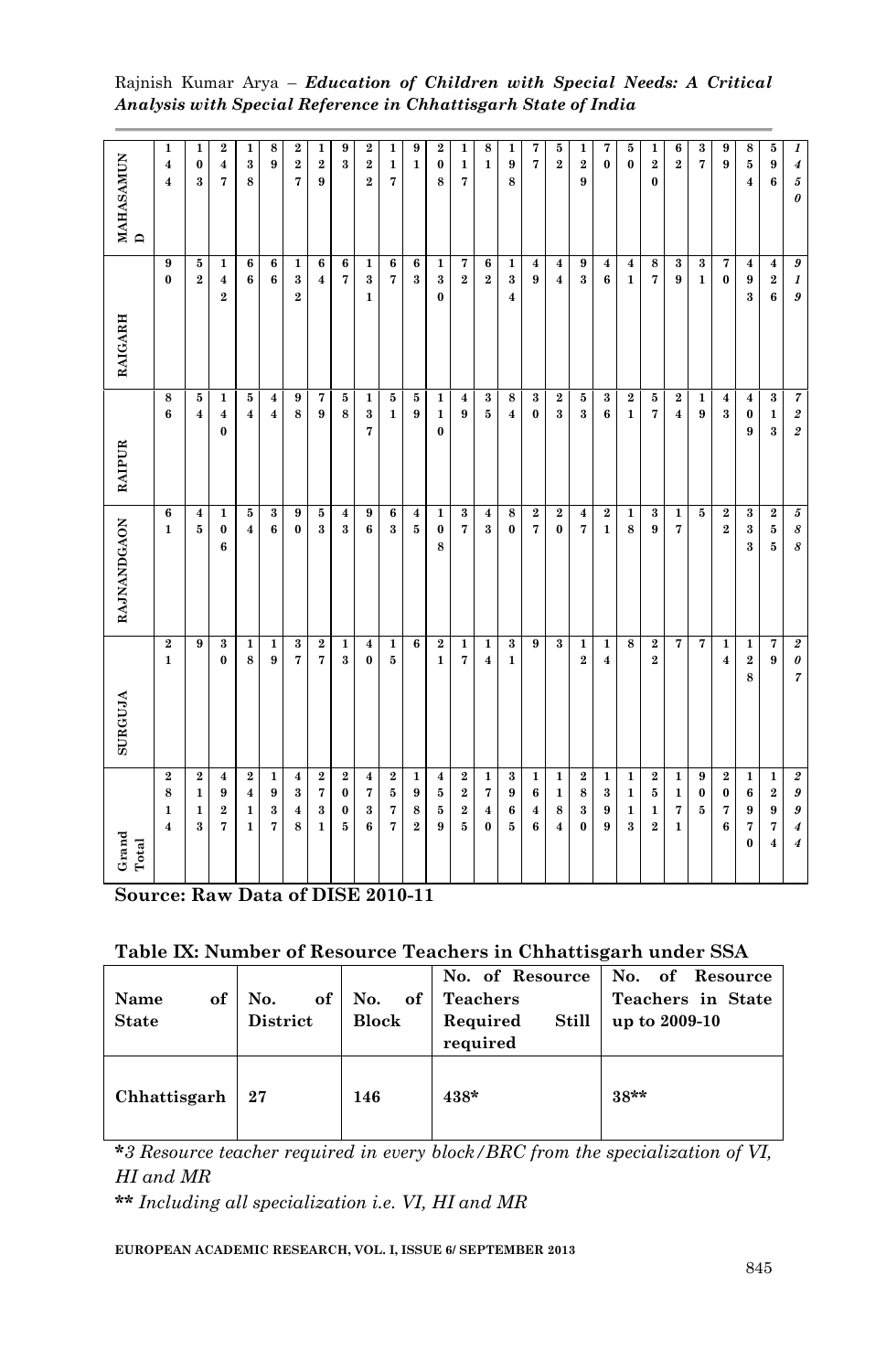|                            |  |  | Table X: Number of Teachers Trained in Chhattisgarh under SSA on |  |  |
|----------------------------|--|--|------------------------------------------------------------------|--|--|
| <b>Inclusive Education</b> |  |  |                                                                  |  |  |

| of<br>Total<br>No.<br><b>Teachers</b> | 1 Day Training | $3-6$<br>Days<br>Training | 90 Days Training |
|---------------------------------------|----------------|---------------------------|------------------|
|                                       | In 2009-2010   |                           |                  |
| 57193<br>(up to Sep, 2011)            | 71168          | 44399                     | 843              |

### **Table XI: Progress on Aids & Appliances in Chhattisgarh under SSA in 2009-10**

| Appliances<br>Aids<br>&<br>Required | Aids &<br>Appliances<br>Provided | % of Aids & appliances |
|-------------------------------------|----------------------------------|------------------------|
| 62892                               | 34330                            | 54.59                  |

**Source: DISE 2009-10**

**Table XII: Progress on Barrier Free Access in Schools under SSA in 2009-10**

| No. of Schools | <b>Barrier Free Access</b> | Per cent Achievement |
|----------------|----------------------------|----------------------|
| 46029          | 15617                      | 34.61                |

**Source: DISE 2009-10**

| <b>Outlay Approved</b><br>(in Lakh) | Achievement | % Achievement |
|-------------------------------------|-------------|---------------|
| $\boldsymbol{553.84}$               | 433.80      | 78.33         |

## **3. Issues and Challenges**

**Attitudinal Change of Teachers:** As we know that teachers are back bone of the teaching learning process inside or outside of school premises. So that there is need of modification in their attitudes, beliefs, expectations and acceptance of children with Special Needs to make inclusive classrooms or school. Research suggests that teachers' attitudes are the key to successful inclusion, based on the assumption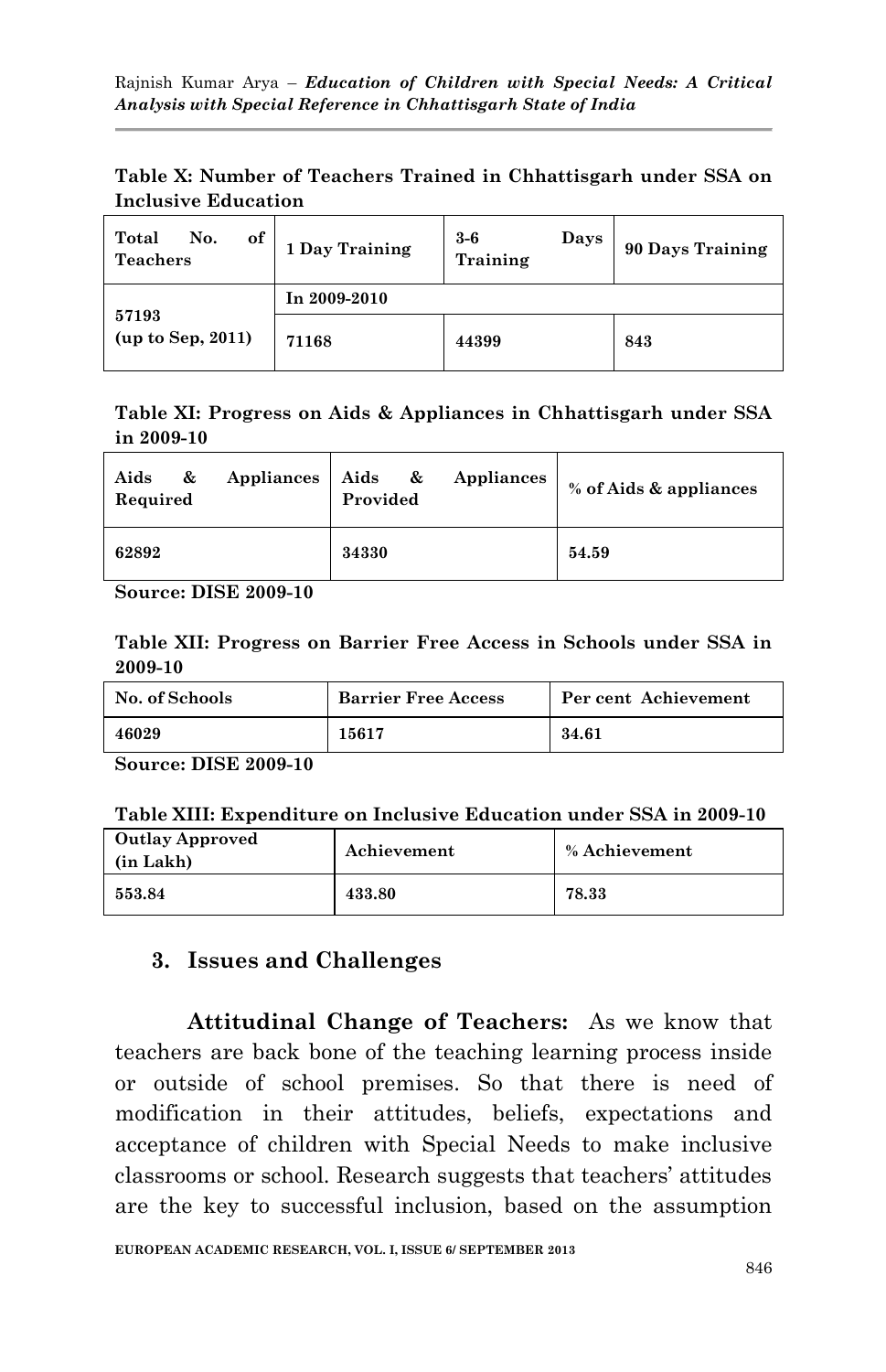that successful implementation of any inclusion policy is largely dependent on educators being positive about it. (Ellis, Tod and Matheson, 2008)

**Creating an inclusive Curriculum:** There are two main types of curriculum in India: plus curriculum, specifically designed for children with disabilities, to increase accessibility (e.g. braille, large print, reading aids, language/communication for deaf children, communication for children with cerebral palsy), and general curriculum. The general curriculum needs to be adapted to the different formats that the plus curriculum is available in to make it accessible for children with disabilities. NCF 2005 also emphasizes the need of inclusive curriculum keeping in view the diversity of learners. An inclusive curriculum aims to provide quality education that will enable all children to learn effectively and participate equally in class. (SSA, 2006) At present time the general curriculum what we have not only in Chhattisgarh but also in whole country is rigid. The teachers are not allowed to do modification as per the need of the individual children e.g. the Children with Hearing Impairment have difficulty even in learning one language but still they are compelled to study more than one like Chhattisgarhi, Hindi and English compulsory up to Upper-Primary level. An inclusive curriculum addresses the child's cognitive, emotional, social and creative development. It is based on the four pillars of education for the twenty-first century – learning to know, to do, to be and to live together. (UNESCO, 2009)

**Supporting the Policy Cycle:** Inclusive education system and society can only be realized if the government is aware of the nature of the problem and is committed to solve it. This must be reflected in the willingness to undertake in-depth analysis of the size and character of the out-of-school populations and ensure their integration into quality school and other kinds of education and training programmes. Such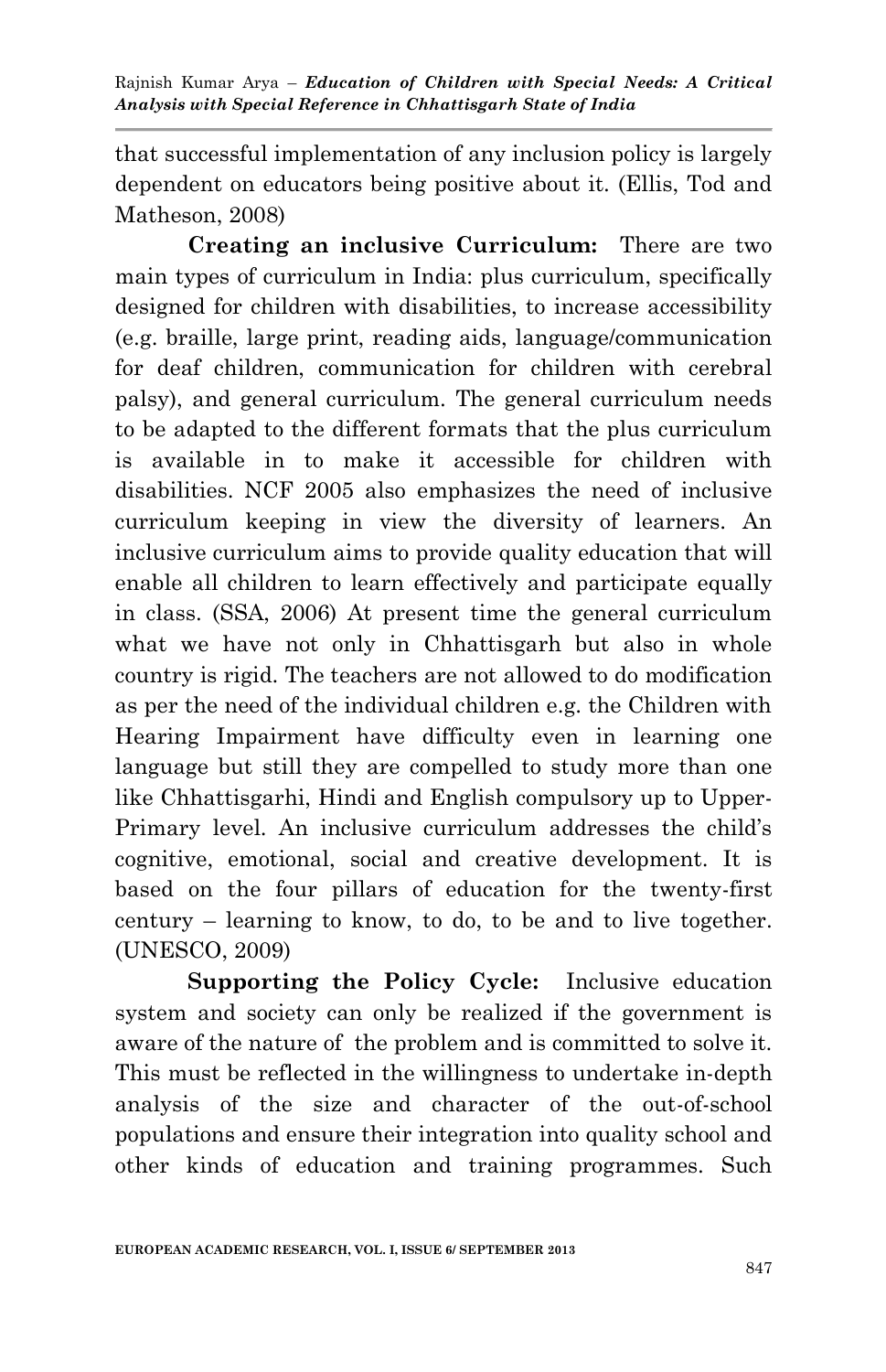analysis would frequently require improved data systems and data collection methods.

Government commitment would also express itself in appropriate legal frameworks established in accordance with relevant international conventions and recommendations ensuring that inclusive education is appropriately understood and interpreted as a rights issue. Its priority in national policy, planning and implementation should be reflected in the comparative allocation in national budgets and in requests for development assistance from international partners and the private sector. Appropriate monitoring and evaluation mechanisms need to be put in place to evaluate the impact of inclusive education policies as regards the learner, the education system and wider societal development. (UNESCO, 2009)

**Sensitization of Policy Planners:** For inclusion to be successful, besides the training of teachers and other rehabilitation professionals, the sensitization of administrators, policy makers and planners is also vitally important. The planning and implementation of programme to prepare wide range of professionals is an issue that needs to be addressed on priority basis at the national level to give impetus to inclusive education movement. (Singh, 2006)

**Estimated Demand and Supply of Manpower:** Till the year 2007 this field was suffering from a shortage of about 1,86,565 personnel out of which about 88 per cent i.e. 1,63,350 are required as teachers for different disabilities. With this kind of scenario one can assess that without generating adequate human resources, schemes and programmes for rehabilitating disabled may not effectively work. If the flow of training institutions remains the same, then by the end of the 11th plan, shortage will be at the tune of 1,58,595 persons and at the end of 12th Plan it may come down to 1,04,531. (Sharma, 2009)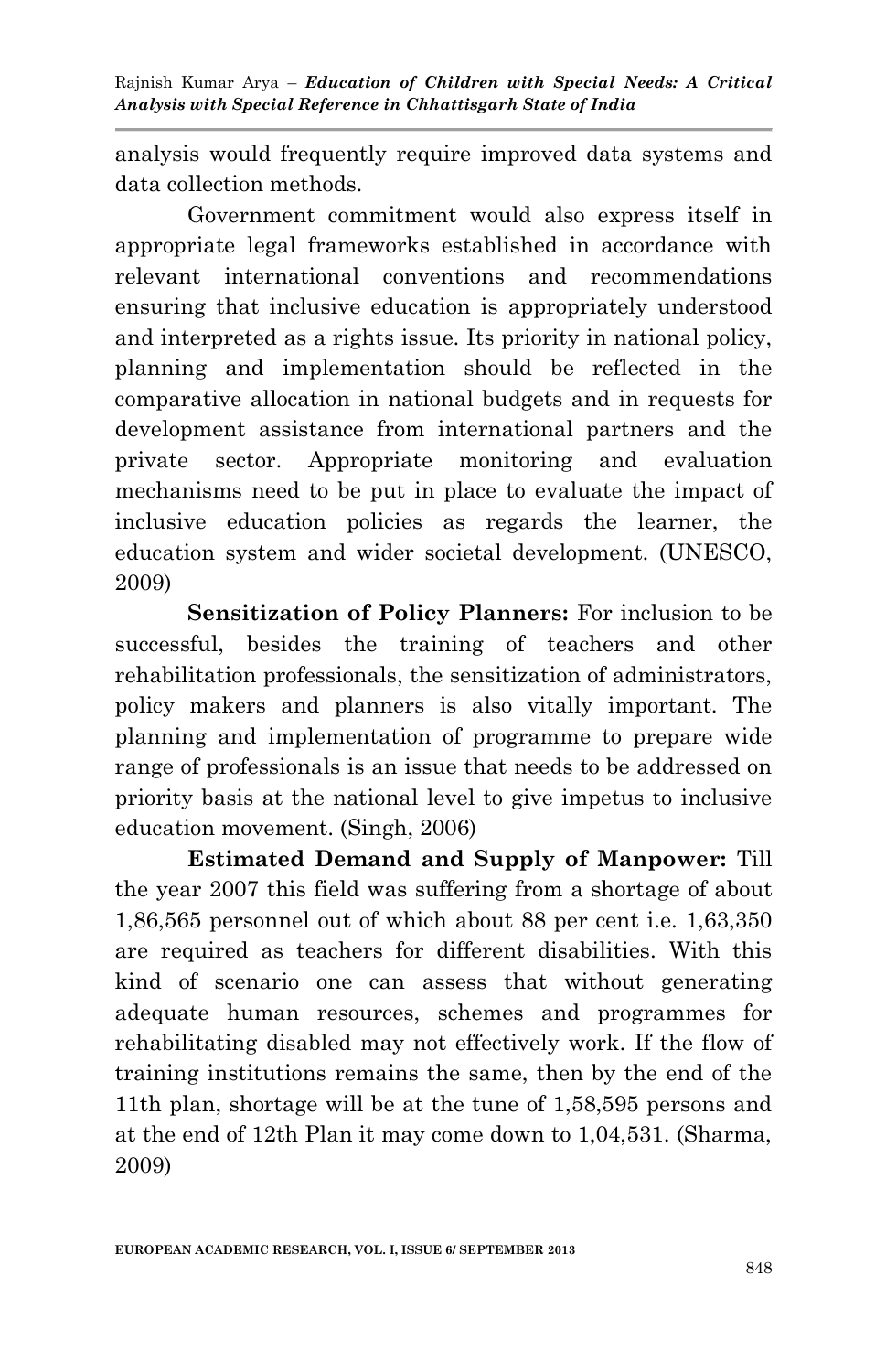**Teachers' Training:** There is no provision for "Special" Education" as an optional or compulsory paper in B. Ed. Syllabus (in Regular or Distance mode) of different universities in Chhattisgarh. In D. Ed. Course there is a chapter "Introduction to Disabilities" which merely deals with disabilities and focuses only on Mental Retardation and just fulfills the quorum. While other type of disabilities has been left. It is specific to mention that there is no faculty in DIETs and BITs to teach this portion. As experts of Rehabilitation Council of India believe that the duration of B. Ed. (Special) should be of two years so that trainee teachers can get ample time to do practical. In this regard one can easily understand that only quorum is fulfilled in the name of in-service teacher training for Inclusive Education under SSA. During the training programme at Dhamtari district, I observed that the way of imparting training was very traditional, and the Master Trainers were not using any pre defined modules for training. Besides it, tools and appliances used by trainers and trainees were insufficient also.

## **Need of Intervention at the level of:**

- **a. Elementary Education:** As we know that elementary education plays a vital role in laying foundation of school going children in rural areas of state; because in rural areas there is no quality pre-schools and the teachers/volunteers available in rural areas are not able to distinguish Children with Special Needs. Hence it is necessary to intervene at elementary level because Children with Special Needs may be identified in their early age and may also be provided essential services.
	- **i. Curriculum Modification:** Curriculum modification is essential not only in Teacher Education but also in General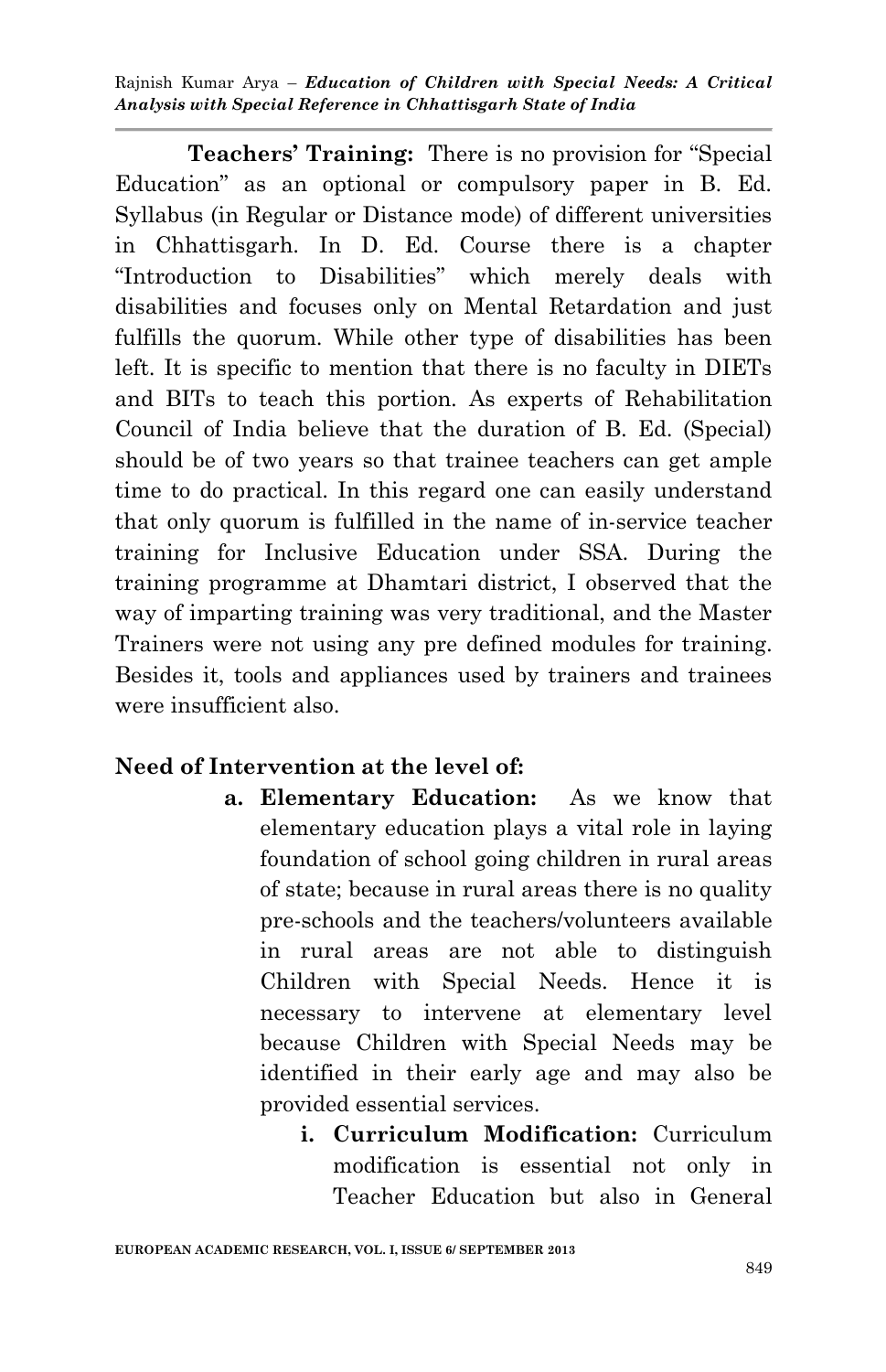> Education so that their knowledge may be enhanced in respect of Children with Special Needs and positive attitude towards Children with Special Needs may also be developed.

- **ii. Primary and Upper Primary Teachers' Training:** Training teachers in teaching methods that include students of all ability levels, as well as spreading awareness to teachers about the importance and benefits of inclusion, is one of the most important parts of implementing a system of inclusive education, because the teachers are the people on-the-ground who are going to accommodate the students. (Kohama, 2012)
- b. **Need of Special Educator to Guide Teacher:**  Education of the disabled children is the most important issue in the rehabilitation process of the child. Teaching a disabled child, other than Locomotor disability, needs a specific kind of training. (Sharma, 2009) For the effective implementation of inclusive education for all types of disabled children, general classroom teachers need training on understanding the educational and emotional needs of these children. It is ideal to teach about special needs children in the pre-service teacher preparation course itself. Till the time, all general education teachers are capable of serving children with special needs; presence of specialist teacher for a cluster of schools is inevitable. (Singh, 2006)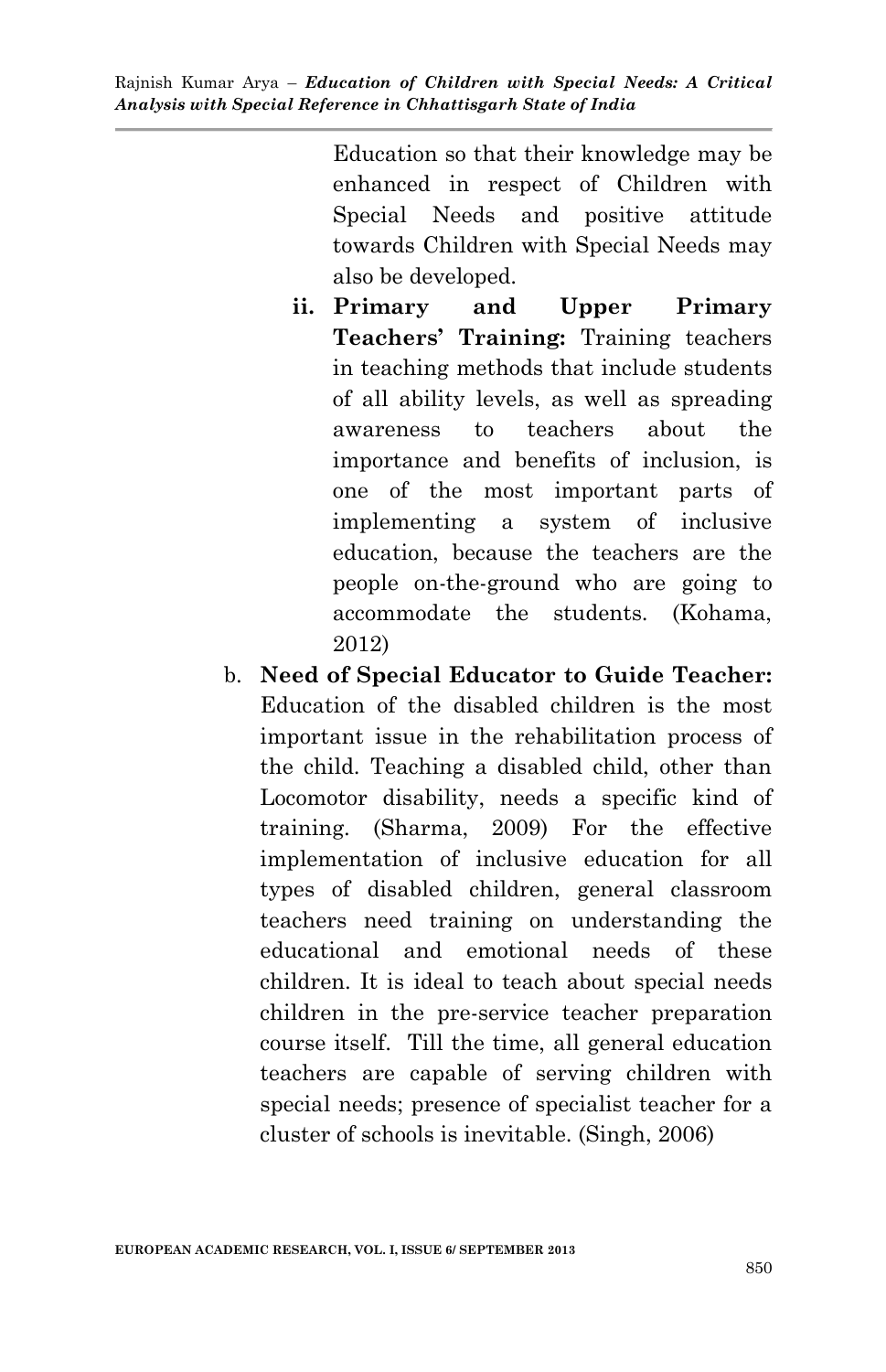# **Conclusion:**

For years the education system has provided special education and related services to Children with Special Needs and systematically developed a dual service delivery system comprising delivery system comprising different settings, different curricula, different services and different service providers for Children with or without Special Needs.

Now in the context of the struggle to affirm and guarantee the rights of the disabled, the ethics of the dual system are being questioned. The common platform, which would bring "all" onto a common platform, is being thought of as a better option. It is, therefore, important to bring about a number of reforms at various levels in order to develop a "school" for all" having an inclusive curriculum. The curriculum needs to be balanced in such a way that it is common for all, and yet takes account of the individual needs of all learners. It is also important to take into consideration pedagogical issues. The curriculum should be accessible to all children and for this specialist support would be required. Care then has to be exercised to ensure that Children with Special Needs are not segregated from the mainstream by providing this specialist support.

How the school organizes itself to be an effective school that takes care of the individual needs of all pupils is another issue to be considered. While being flexible in the timetable and delivery of the curriculum, the school should also provide for the resource support needed in the form of special educators, assistive devices, and teaching learning – material. The professional development of the teachers and educators is an important issue and most incorporate attitudinal change, and the knowledge and skills necessary to lead to an inclusive society.

After going through the above mentioned statistics it can be easily concluded that a huge number of Children with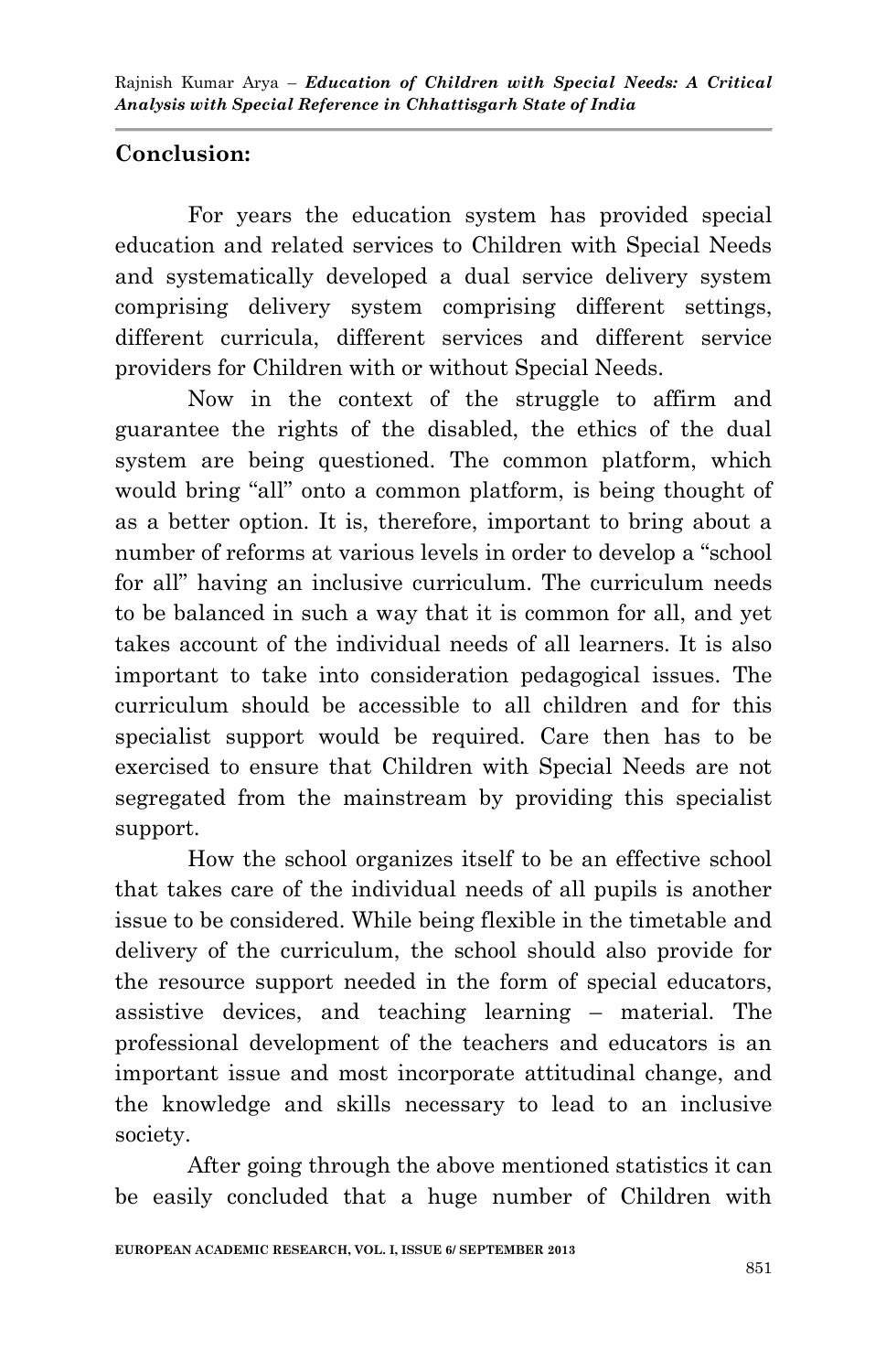Special Needs are being identified year by year in Chhattisgarh. Only during the session 2010-11 approx 30,000 Children with Special Needs have been identified. And in the proportion of Children with Special Needs the number of Resource Teachers (Special Teacher) available in Chhattisgarh is very scarce (There are only 38 resource teacher in Chhattisgarh at present).

Keeping in view of above mentioned facts one can easily understand that there is acute shortage of trained man power who can tackle the problems of Children with Special Needs. Teaching Techniques, Aids and appliances and Technology used by present resource persons are also insufficient and very traditional.

Finally, the greatest challenge for the State Government is the achievement of the accessibility, inclusion and empowerment of Children with Special Needs. The Goverment alone cannot accomplish this task of making the "Right Real". It can be concluded that these types of gaps can only be fulfilled with the help of collaboration with parents, with the supports of organizations working under CSR / NGOs / DPOs and Special Schools for providing inputs on training, curriculum delivery, assessment, etc. because these organization are primarily working for the inclusive growth of Children with Special Needs in Chhattisgarh.

## **BIBLIOGRAPHY***:*

Arya, R. K. 2011. *A Comparative Study of Teaching Related Problems of Teachers Teaching in Special School*. Unpublished Dissertation of M. Ed., Varanasi: Faculty of Education (K) BHU.

ASER. 2012. Annual Status of Education Report Chhattisgarh Rural 2012, facilitated by PRATHAM.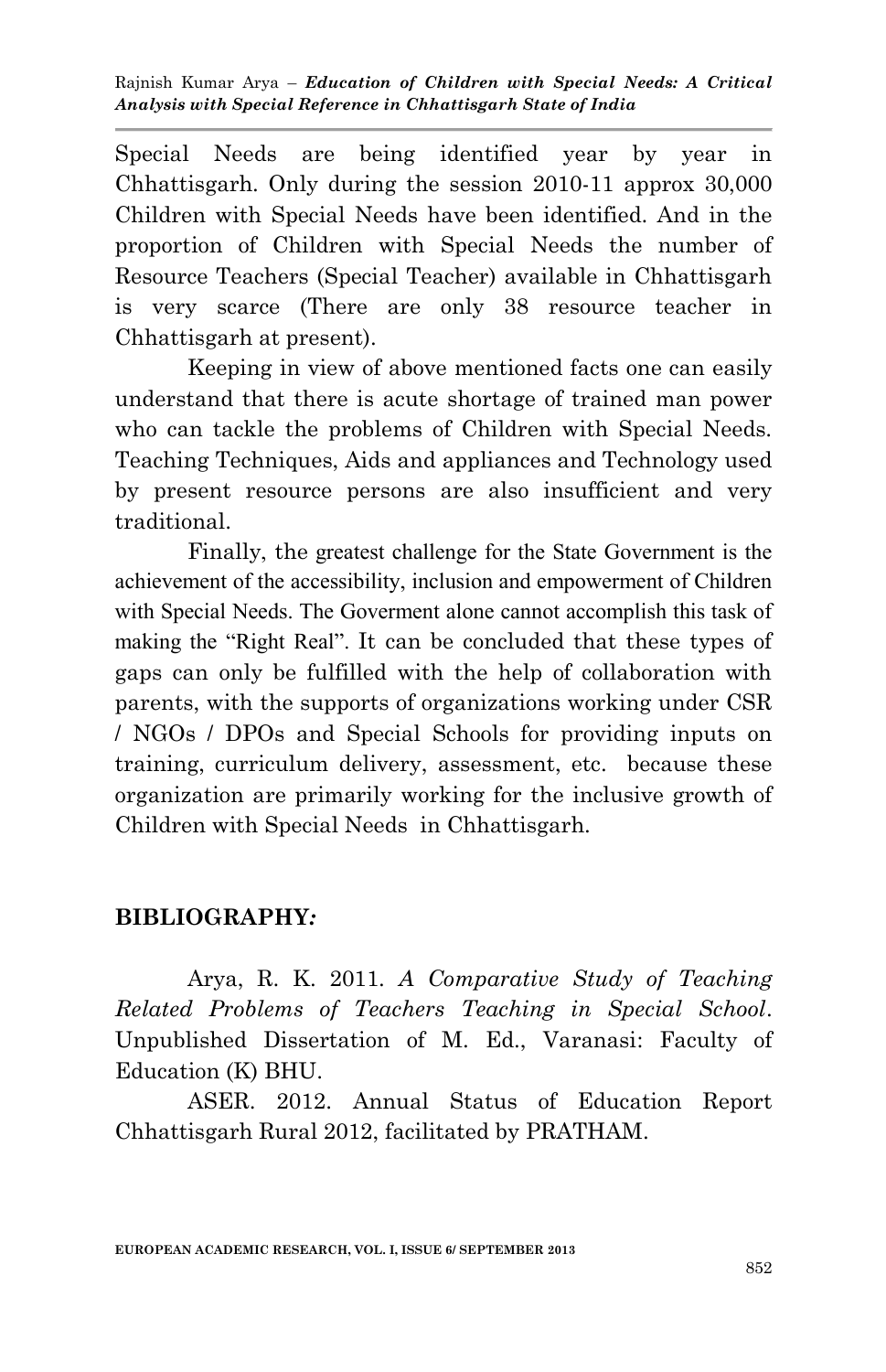Ellis, S., J. Tod, and L. G. Matheson. 2008. "Special Educational Needs and Inclusion: Reflection and Renewal." Birmingham: NASUWT, Hillscourt Education Centre.

Govt. of India. 2003. *Draft of Inclusive Education Scheme*, MHRD.

Govt. of India. 2010. *Annual Report 2009-10*, MHRD

Govt. of India. 2011. Census of India 2011.

Kohama, A. 2012. "Inclusive Education in India: A Country in Transition." An Undergraduate Honors Thesis Presented to the Department of International Studies at the University of Oregon.

NCERT. 2006. "Position Paper National Focus Group on Educational of Children with Special Needs." New Delhi: NCERT.

Rao, I. 2003. "Inclusive Education in the Indian Context." NCERT, 16-17 September 2003, New Delhi.

Singh, J. P. 2006. "Need for Training Teachers in Inclusion." New Delhi: SSA

SSA. 2006. *Education of Children with Special Needs in SSA, Confluence Concept and Meaning of Inclusion*. Vol. (1) New Delhi: SSA.

SSA. 2013. ssa.nic.in/pab/pab-minutes-**2012- 13**/**chattisgarh**/**Annexure**-%20II.pdf

Sharma, S. K. 2009. "Projection of Human Resource Requirement in the Field of Rehabilitation of Persons with Disabilities." IAMR Report, Delhi: Institute of Applied Manpower Research.

Tyagi, K. Ed. 2013. *Elementary Education*. New Delhi: APH Publishing Corporation

UNESCO. 2009. *Policy Guidelines on Inclusion in Education* Paris: UNESCO

UNICEF. 2003. *Examples of Inclusive Education India*. United Nations Children's Fund Regional office for South Asia